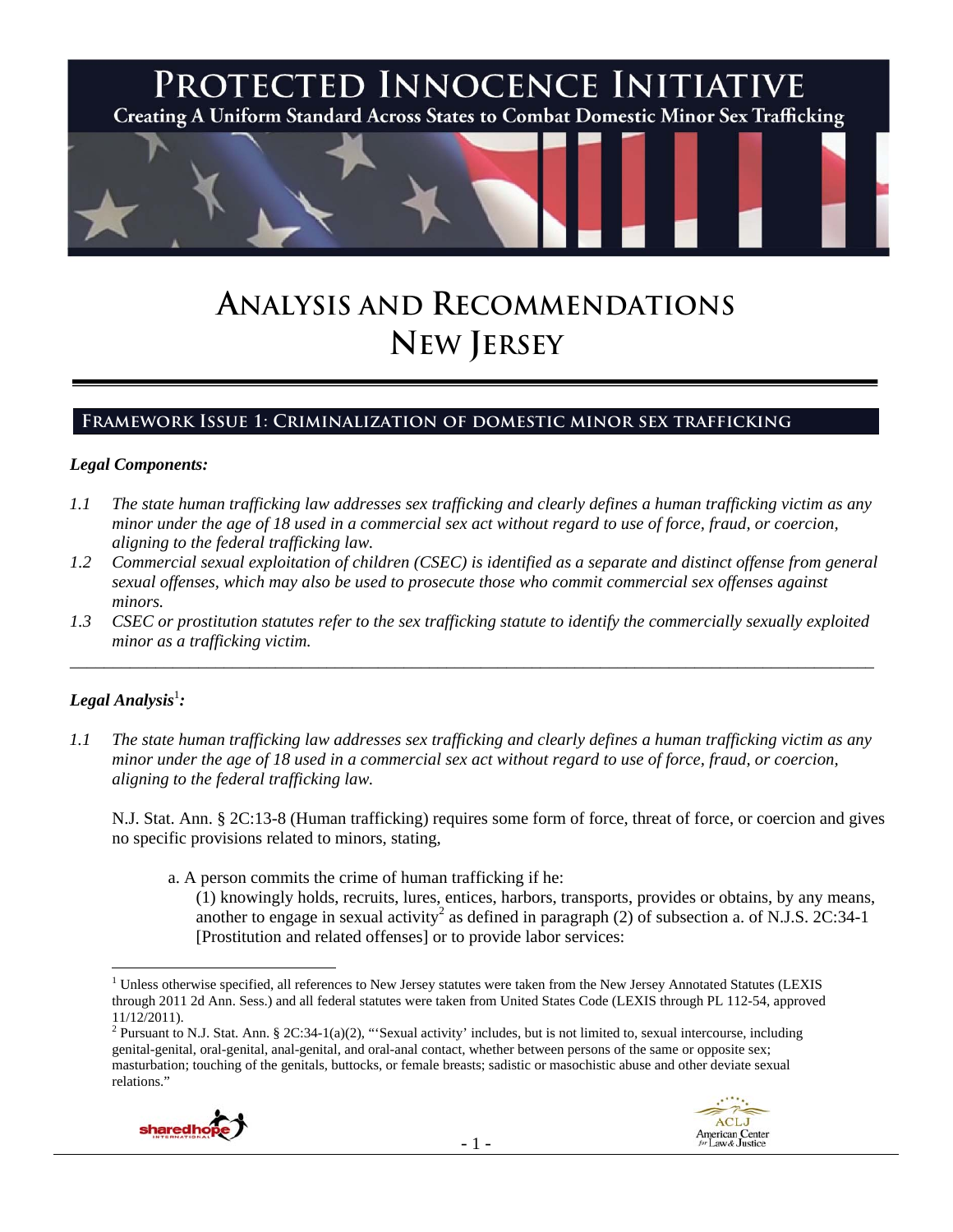(a) by threats of serious bodily harm or physical restraint against the person or any other person; (b) by means of any scheme, plan or pattern intended to cause the person to believe that the person or any other person would suffer serious bodily harm or physical restraint; (c) by committing a violation of N.J.S.2C:13-5 [Criminal coercion] against the person; or (d) by destroying, concealing, removing, confiscating, or possessing any passport, immigrationrelated document as defined in section 1 of P.L. 1997, c. 1 (C. 2C:21-31[Unauthorized practice of immigration law; penalties]), or other document issued by a governmental agency to any person which could be used as a means of verifying the person's identity or age or any other personal identifying information; or

(e) by means of the abuse or threatened abuse of the law or legal process

(2) receives anything of value from participation as an organizer, supervisor, financier or manager in a scheme or course of conduct which violates paragraph (1) of this subsection.

A conviction under this section is punishable as a first degree crime by imprisonment for 10–20 years and a possible fine up to \$200,000.<sup>3</sup> N.J. Stat. Ann. §§ 2C:13-8(b), 2C:43-6(a)(1), 2C:43-3(a)(1). If, however, the trafficker is convicted under N.J. Stat. Ann. § 2C:13-8(a)(2), the trafficker shall be sentenced to imprisonment for 20 years to life, and shall not be eligible for parole until 20 years have been served. N.J. Stat. Ann. § 2C:13-8(d).

- 1.1.1 Recommendation: Eliminate the requirement to prove a form of force, fraud or coercion in sex trafficking of a child cases or enact a separate sex trafficking of a child statute that eliminates the requirement to prove force, fraud or coercion and ensures identification of a child victim as a trafficking victim.4
- *1.2 Commercial sexual exploitation of children (CSEC) is identified as a separate and distinct offense from general sexual offenses, which may also be used to prosecute those who commit commercial sex offenses against minors.*

The following laws criminalize CSEC in New Jersey:

1. N.J. Stat. Ann. § 2C:34-1(b)(3), (4) (Prostitution and related offenses) states,

A person commits an offense if:

. . .

<sup>4</sup> Subsequent recommendations in this report are predicated upon the recommendations contained in Section 1.1 being previously or simultaneously implemented.





 $\overline{a}$ 3 Under N.J. Stat. Ann. § 2C:43-3(e),

A person who has been convicted of an offense may be sentenced to pay a fine, to make restitution, or both, such fine not to exceed:

<sup>. . .</sup>  e. Any higher amount equal to double the pecuniary gain to the offender or loss to the victim caused by the conduct constituting the offense by the offender. In such case the court shall make a finding as to the amount of the gain or loss, and if the record does not contain sufficient evidence to support such a finding the court may conduct a hearing upon the issue. For purposes of this section the term "gain" means the amount of money or the value of property derived by the offender and "loss" means the amount of value separated from the victim or the amount of any payment owed to the victim and avoided or evaded and includes any reasonable and necessary expense incurred by the owner in recovering or replacing lost, stolen or damaged property, or recovering any payment avoided or evaded, and, with respect to property of a research facility, includes the cost of repeating an interrupted or invalidated experiment or loss of profits. The term "victim" shall mean a person who suffers a personal physical or psychological injury or death or incurs loss of or injury to personal or real property as a result of a crime committed against that person, or in the case of a homicide, the nearest relative of the victim. . . . 4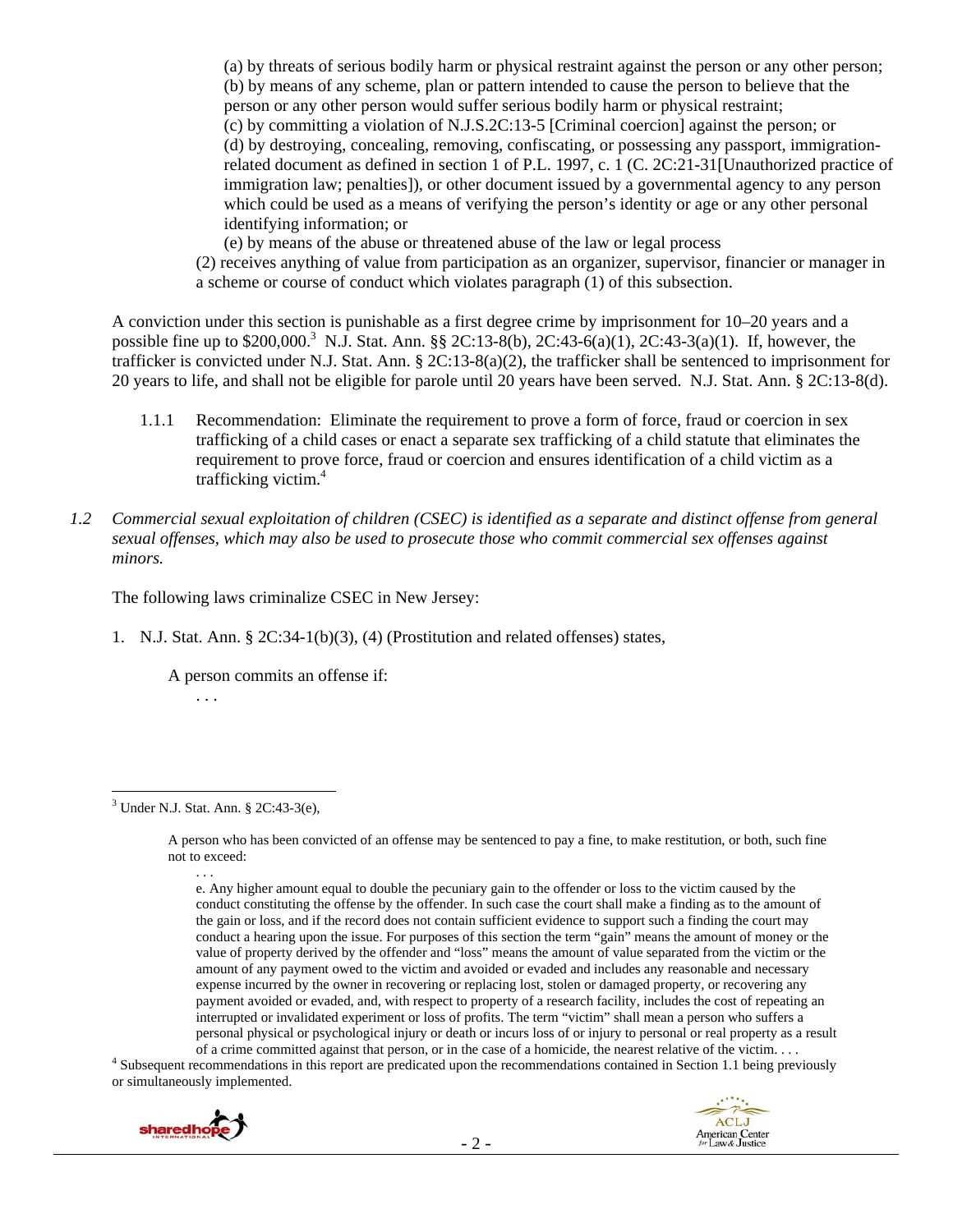(3) The actor knowingly promotes prostitution<sup>5</sup> of a child under 18 whether or not the actor mistakenly believed that the child was 18 years of age or older, even if such mistaken belief was reasonable;

(4) The actor knowingly promotes prostitution of the actor's child, ward, or any other person for whose care the actor is responsible;

A conviction under either of these subsections is punishable as a second degree crime by imprisonment for 5– 10 years and a possible fine not to exceed \$150,000.<sup>6</sup> N.J. Stat. Ann. §§ 2C:34-1(c)(1), 2C:43-6(a)(2), 2C:43- $3(a)(2)$ .

2. Also, under N. J. Stat. Ann. § 2C:34-1(b),

. . .

 $\overline{a}$ 

A person commits an offense if:

(7) The actor knowingly engages in prostitution<sup>7</sup> with a person under the age of 18, or if the actor enters into or remains in a house of prostitution for the purpose of engaging in sexual activity<sup>8</sup> with a child under the age of 18, or if the actor solicits or requests a child under the age of 18 to engage in sexual activity. It shall be no defense to a prosecution under this paragraph that the actor mistakenly believed that the child was 18 years of age or older, even if such mistaken belief was reasonable.

A conviction under this section is punishable as a third degree crime by imprisonment for 3–5 years and a possible fine not to exceed \$15,000. N.J. Stat. Ann. §§ 2C:34-1(c)(2), 2C:43-6(a)(3), 2C:43-3(b)(1).

3. N.J. Stat. Ann. § 2C:24-4(b)(3), (4) (Endangering welfare of children) states,

(3) A person commits a crime of the second degree if he causes or permits a child to engage in a prohibited sexual act<sup>9</sup> or in the simulation of such an act if the person knows, has reason to know or

(b) Procuring an inmate for a house of prostitution or place in a house of prostitution for one who would be an inmate;

- (e) Procuring a prostitute for a patron;
- (f) Transporting a person into or within this State with purpose to promote that person's engaging in prostitution, or procuring or paying for transportation with that purpose; or

(g) Knowingly leasing or otherwise permitting a place controlled by the actor, alone or in association with others, to be regularly used for prostitution or promotion of prostitution, or failure to make a reasonable effort to abate such use by ejecting the tenant, notifying law enforcement authorities, or other legally available means.

 Under N.J. Stat. Ann. § 2C:43-3, "A person who has been convicted of an offense may be sentenced to pay a fine, to make restitution, or both . . . ."

<sup>9</sup> Pursuant to N.J. Stat. Ann. § 2C:24-4(b)(1), "prohibited sexual act" is defined as

- (a) Sexual intercourse; or
- (b) Anal intercourse; or
- (c) Masturbation; or
- (d) Bestiality; or
- (e) Sadism; or





<sup>&</sup>lt;sup>5</sup> Pursuant to N.J. Stat. Ann. § 2C:34-1(a)(4), "promoting prostitution" is defined as,

<sup>(</sup>a) Owning, controlling, managing, supervising or otherwise keeping, alone or in association with another, a house of prostitution or a prostitution business;

<sup>(</sup>c) Encouraging, inducing, or otherwise purposely causing another to become or remain a prostitute;

<sup>(</sup>d) Soliciting a person to patronize a prostitute;

<sup>&</sup>lt;sup>7</sup> Under N.J. Stat. Ann. § 2C:34-1(a)(1), "prostitution" is defined as "sexual activity with another person in exchange for something of economic value, or the offer or acceptance of an offer to engage in sexual activity in exchange for something of economic value."

<sup>&</sup>lt;sup>8</sup> Pursuant to N.J. Stat. Ann. § 2C:34-1(a)(2), "Sexual activity' includes, but is not limited to, sexual intercourse, including genital-genital, oral-genital, anal-genital, and oral-anal contact, whether between persons of the same or opposite sex; masturbation; touching of the genitals, buttocks, or female breasts; sadistic or masochistic abuse and other deviate sexual relations."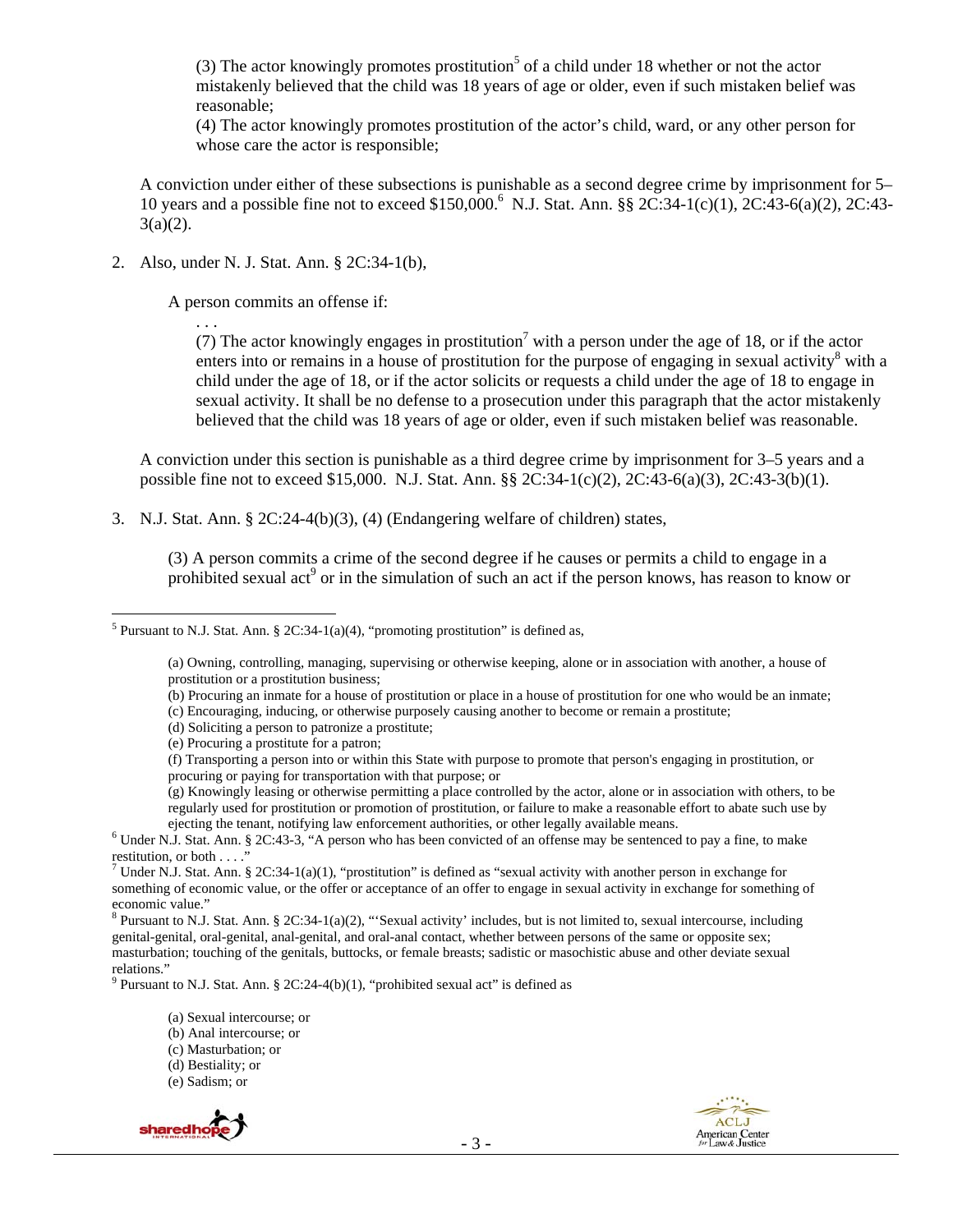intends that the prohibited act may be photographed, filmed, reproduced, or reconstructed in any manner, including on the Internet, or may be part of an exhibition or performance. If the person is a parent, guardian or other person legally charged with the care or custody of the child, the person shall be guilty of a crime of the first degree.

(4) Any person who photographs or films a child in a prohibited sexual act or in the simulation of such an act or who uses any device, including a computer, to reproduce or reconstruct the image of a child in a prohibited sexual act or in the simulation of such an act is guilty of a crime of the second degree.

Generally, a conviction under N.J. Stat. Ann. § 2C:24-4(b)(3), (4) is punishable as a second degree crime by imprisonment for 5–10 years and a possible fine not to exceed \$150,000. N.J. Stat. Ann. §§ 2C:24-4(b)(3),  $(4)$ ,  $2C:43-6(a)(2)$ ,  $2C:43-3(a)(2)$ . However, when the person permitting the child to engage in the prohibited act for film or reproduction is the parent or legal guardian, a conviction is punishable as a first degree crime by imprisonment for 10–20 years and a possible fine not to exceed \$200,000. N.J. Stat. Ann. §§ 2C:24- 4(b)(3), 2C:43-6(a)(1), 2C:43-3(a)(1).

Sexual offense laws that may apply in cases of commercial sexual exploitation of a child include the following:

1. Pursuant to N.J. Stat. Ann. § 2C:14-2(a)(1) (Sexual assault),

An actor is guilty of aggravated sexual assault if he commits an act of sexual penetration<sup>10</sup> with another person under any one of the following circumstances:

(1) The victim is less than 13 years old;

A conviction for aggravated sexual assault is punishable as a first degree crime by imprisonment for 10–20 years and a possible fine not to exceed \$200,000. N.J. Stat. Ann. §§ 2C:14-2(a), 2C:43-6(a)(1), 2C:43-  $3(a)(1)$ .

Additionally, pursuant to N.J. Stat. Ann. § 2C:14-2(b), (c),

b. An actor is guilty of sexual assault if he commits an act of sexual contact<sup>11</sup> with a victim who is less than 13 years old and the actor is at least four years older than the victim.

c. An actor is guilty of sexual assault if he commits an act of sexual penetration with another person under any one of the following circumstances:

. . .

(4) The victim is at least 13 but less than 16 years old and the actor is at least four years older than the victim.

A conviction for sexual assault is punishable as a second degree crime by imprisonment for 5–10 years and a possible fine not to exceed \$150,000. N.J. Stat. Ann. §§ 2C:14-2(b), (c), 2C:43-6(a)(2), 2C:43-3(a)(2).<sup>12</sup>

(i) Nudity, if depicted for the purpose of sexual stimulation or gratification of any person who may view such depiction; or<br>(i) Any act of sexual penetration or sexual contact as defined in N.J.S. 2C:14-1.

<sup>10</sup> Pursuant to N.J. Stat. Ann. § 2C:14-1(c) (Definitions), "sexual penetration" is defined as "vaginal intercourse, cunnilingus, fellatio or anal intercourse between persons or insertion of the hand, finger or object into the anus or vagina either by the actor or upon the actor's instruction. The depth of insertion shall not be relevant as to the question of commission of the crime."  $^{11}$  Pursuant to N.J. Stat. Ann. § 2C:14-1(d), "sexual contact" is defined as

an intentional touching by the victim or actor, either directly or through clothing, of the victim's or actor's intimate parts for the purpose of degrading or humiliating the victim or sexually arousing or sexually gratifying the actor. Sexual contact of the actor with himself must be in view of the victim whom the actor knows to be present. <sup>12</sup> Pursuant to N.J. Stat. Ann. § 2C:14-6 (Sentencing),





 <sup>(</sup>f) Masochism; or

<sup>(</sup>g) Fellatio; or

<sup>(</sup>h) Cunnilingus;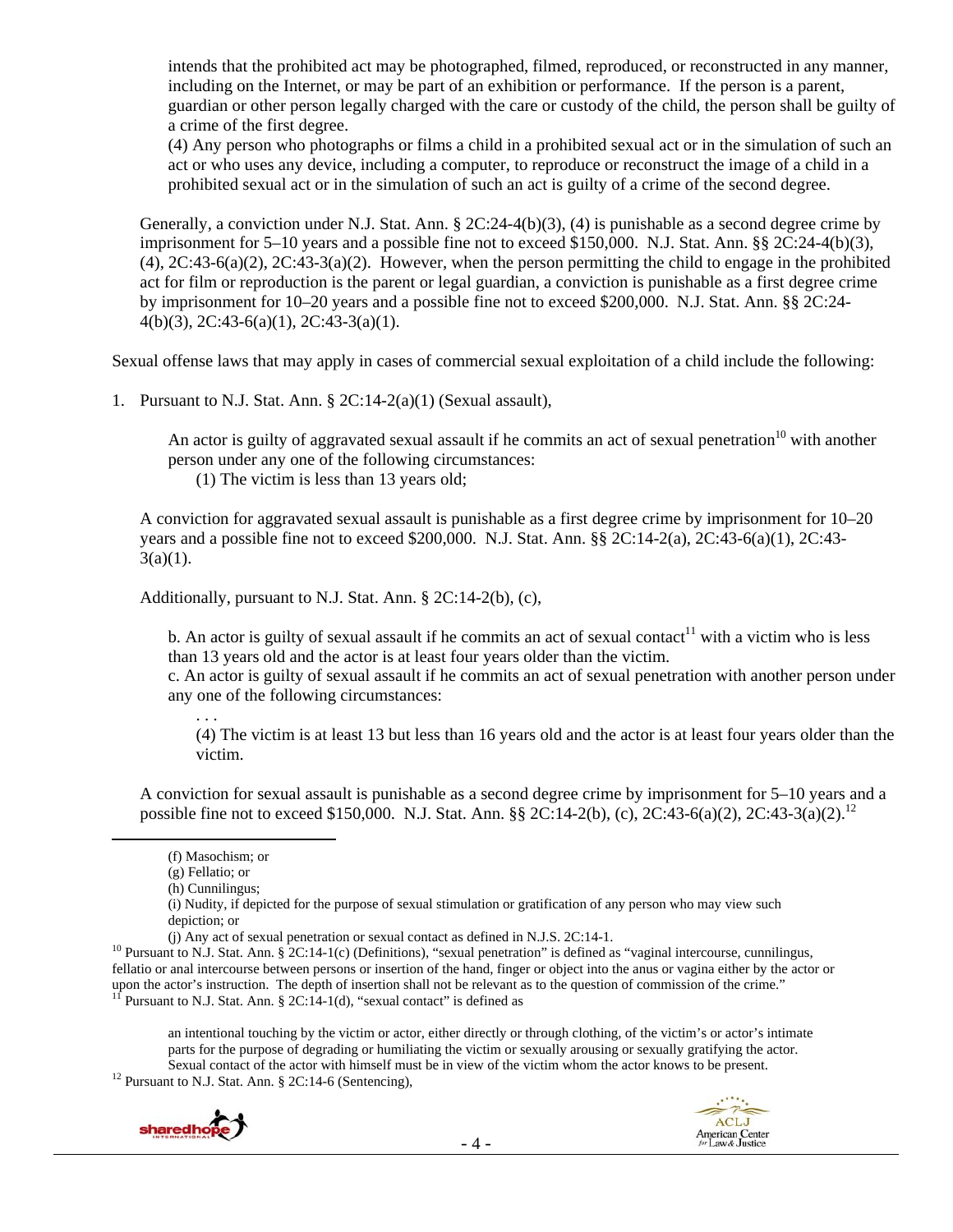2. Pursuant to N.J. Stat. Ann. § 2C:14-3(b) (Aggravated criminal sexual contact; criminal sexual contact), "An actor is guilty of criminal sexual contact if he commits an act of sexual contact with the victim under any of the circumstances set forth in section 2C:14-2c.(1) through (4)."

A conviction of criminal sexual conduct is punishable as a fourth degree crime by imprisonment not to exceed 18 months and a possible fine not to exceed \$10,000. N.J. Stat. Ann. §§ 2C:14-3(b), 2C:43-6(a)(4), 2C:43-  $3(b)(2).^{13}$ 

4. N.J. Stat. Ann. § 2C:24-4(a) (Endangering welfare of children) states,

Any person having a legal duty for the care of a child or who has assumed responsibility for the care of a  $child<sup>14</sup>$  who engages in sexual conduct which would impair or debauch the morals of the child, or who causes the child harm that would make the child an abused or neglected child as defined in R.S. 9:6-1 [Abuse, abandonment, cruelty and neglect of child], R.S. 9:6-3 [Cruelty and neglect of children] and P.L. 1974, c. 119, § 1 (C. 9:6-8.21) is guilty of a crime of the second degree. Any other person who engages in conduct or who causes harm as described in this subsection to a child under the age of 16 is guilty of a crime of the third degree.

When the defendant has legal or assumed care over the child, a conviction is punishable as a second degree crime by imprisonment for 5–10 years and a possible fine not to exceed \$150,000. N.J. Stat. Ann. §§ 2C:24-  $4(a)$ ,  $2C:43-6(a)(2)$ ,  $2C:43-3(a)(2)$ . A conviction for any other person is punishable as a third degree crime by imprisonment for 3–5 years and a possible fine not to exceed \$15,000. N.J. Stat. Ann. §§ 2C:24-4(a), 2C:43-  $6(a)(3)$ , 2C: 43-3(b)(1).

*1.3 CSEC or prostitution statutes refer to the sex trafficking statute to identify the commercially sexually exploited minor as a trafficking victim.* 

N.J. Stat. Ann. § 2C:34-1(e) (Prostitution and related offenses) refers to New Jersey's human trafficking law by creating an affirmative defense to prosecutions under the section for human trafficking victims. N.J. Stat. Ann. § 2C:34:1(e) states, "It is an affirmative defense to prosecution for a violation of this section that, during the time of the alleged commission of the offense, the defendant was a victim of human trafficking pursuant to section 1 of P.L.2005, c.77 (C.2C:13-8) [Human trafficking]."

However, the law does not specify that a child under 18 involved in prostitution is a victim of human trafficking, since New Jersey still requires force, fraud, or coercion for children to be considered human trafficking victims.

1.3.1 Recommendation: Specifically refer to N.J. Stat. Ann. § 2C:13-8 (Human trafficking) in the CSEC statutes to ensure that CSEC victims are properly identified as human trafficking victims.

 $$2C:24-4(b)(1).$ 



 $\overline{a}$ 



If a person is convicted of a second or subsequent offense under sections 2C:14-2 [Sexual assault] or 2C:14-3 a. [Aggravated criminal sexual contact; criminal sexual contact], the sentence imposed under those sections for the second or subsequent offense shall, unless the person is sentenced pursuant to the provisions of 2C:43-7 [Sentence of imprisonment for crime; extended terms], include a fixed minimum sentence of not less than 5 years during which the defendant shall not be eligible for parole. The court may not suspend or make any other non-custodial disposition of any person sentenced as a second or subsequent offender pursuant to this section. For the purpose of this section an offense is considered a second or subsequent offense, if the actor has at any time been convicted under sections 2C:14- 2 or 2C:14-3 a. or under any similar statute of the United States, this state, or any other state for an offense that is

substantially equivalent to sections 2C:14-2 or 2C:14-3a.<br><sup>13</sup> See *supra* note 12 for enhanced sentencing provisions for convictions under N.J. Stat. Ann. § 2C:14-3 (Aggravated criminal sexual contact; criminal sexual contact).<br><sup>14</sup> For the purposes of N.J. Stat. Ann. § 2C:24-4, "child" is defined as "any person under 16 years of age." N.J. Stat. Ann.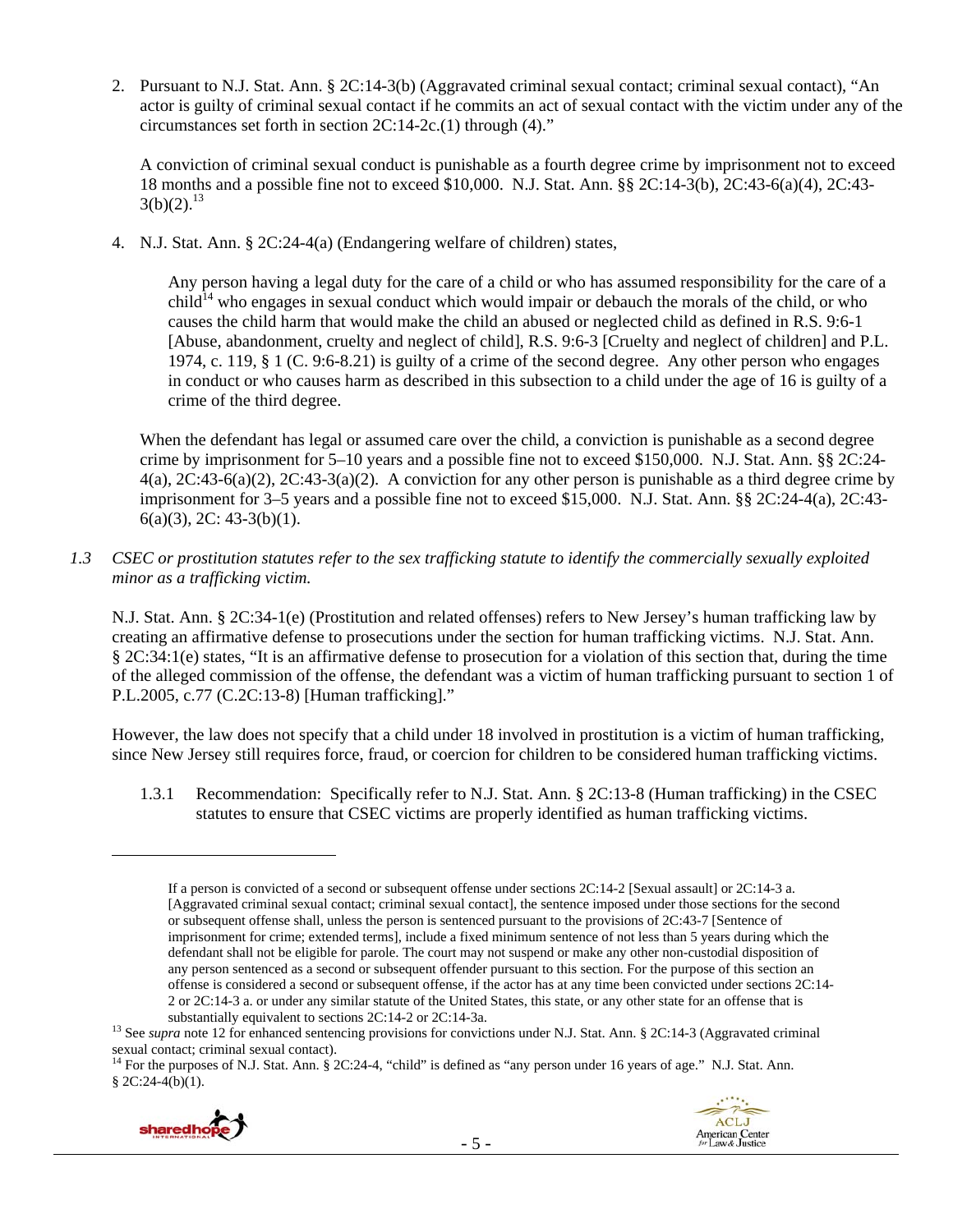# **Framework Issue 2: Criminal provisions for demand**

## *Legal Components:*

- *2.1 The state sex trafficking law can be applied to the buyers of commercial sex acts with a victim of domestic minor sex trafficking.*
- *2.2 Buyers of commercial sex acts with a minor can be prosecuted under CSEC laws.*
- *2.3 Solicitation laws differentiate buying sex acts with an adult and buying sex acts with a minor under 18.*
- *2.4 Penalties for buyers of commercial sex acts with minors are as high as federal penalties.*
- *2.5 Using the Internet to lure, entice, or purchase, or attempt to lure, entice, or purchase commercial sex acts with a minor is a separate crime or results in an enhanced penalty for buyers.*
- *2.6 No age mistake defense is permitted for a buyer of commercial sex acts with any minor under 18.*
- *2.7 Base penalties for buying sex acts with a minor are sufficiently high for all minors under 18 and not reduced for older minors.*
- *2.8 Financial penalties for buyers of commercial sex acts with minors are sufficiently high to make it difficult for buyers to hide the crime.*
- *2.9 Buying and possessing child pornography carries penalties as high as similar federal offenses.*
- *2.10 Convicted buyers of commercial sex acts with minors and child pornography are required to register as sex offenders.*

\_\_\_\_\_\_\_\_\_\_\_\_\_\_\_\_\_\_\_\_\_\_\_\_\_\_\_\_\_\_\_\_\_\_\_\_\_\_\_\_\_\_\_\_\_\_\_\_\_\_\_\_\_\_\_\_\_\_\_\_\_\_\_\_\_\_\_\_\_\_\_\_\_\_\_\_\_\_\_\_\_\_\_\_\_\_\_\_\_\_\_\_\_\_

# *Legal Analysis:*

*2.1 The state sex trafficking law can be applied to the buyers of commercial sex acts with a victim of domestic minor sex trafficking.* 

N.J. Stat. Ann. § 2C:13-8 (Human trafficking) is unlikely to apply to buyers. N.J. Stat. Ann. § 2C:13-8 requires the person to use specified forms of force, fraud, or coercion in committing the crime. This requirement makes it unlikely that N.J. Stat. Ann. § 2C:13-8 would be apply to buyers.

- 2.1.1 Recommendation: Amend N.J. Stat. Ann. § 2C:13-8(1) (Human trafficking) to make the statute clearly apply to buyers of commercial sex acts induced through trafficking.
- *2.2 Buyers of commercial sex acts with a minor can be prosecuted under CSEC laws.*

N.J. Stat. Ann. § 2C:34-1(b)(7) (Prostitution and related offenses) specifically makes it a crime to buy sex with a child. Pursuant to N.J. Stat. Ann. § 2C:34-1(b)(7),

A person commits an offense if:

. . .

(7) The actor knowingly engages in prostitution with a person under the age of 18, or if the actor enters into or remains in a house of prostitution for the purpose of engaging in sexual activity with a child under the age of 18, or if the actor solicits or requests a child under the age of 18 to engage in sexual activity. . . .

A conviction under this section is punishable as a third degree crime by imprisonment for 3–5 years and a possible fine not to exceed \$15,000. N.J. Stat. Ann. §§ 2C:34-1(c)(2), 2C:43-6(a)(3), 2C:43-3(b)(1).



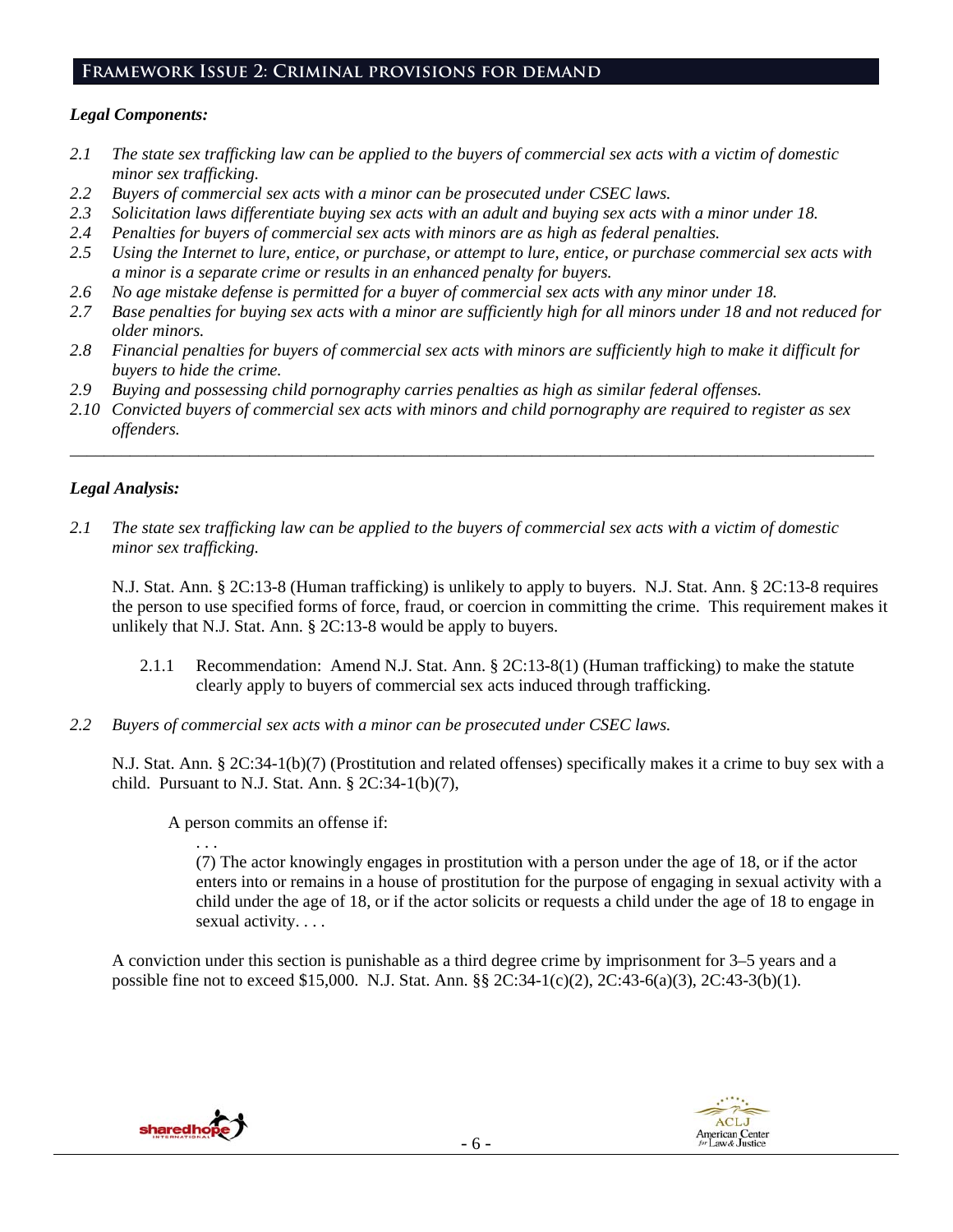Several sexual offenses also could be used to prosecute certain buyers of commercial sex acts with a child.<sup>15</sup> These statutes, however, do not specifically criminalize the commercial sexual exploitation of a child and do not refer to N.J. Stat. Ann. § 2C:13-8 (Human trafficking).

# *2.3 Solicitation laws differentiate buying sex acts with an adult and buying sex acts with a minor under 18.*

New Jersey's solicitation laws differentiate between buying sex with adults and children. Under N.J. Stat. Ann. § 2C:34-1 (Prostitution and related offenses), a first conviction for engaging in prostitution pursuant to subsection (b)(1) is punishable as a disorderly persons offense by imprisonment up to 6 months, a temporary loss of driver's license and a possible fine not to exceed \$1,000, with heightened penalties for second and subsequent convictions. N.J. Stat. Ann. §§ 2C:34-1(c)(4), 2C:43-8, 2C:43-3(c). In contrast, under N.J. Stat. Ann. § 2C:34-1(b)(7), a conviction for buying sex with an individual under 18 or soliciting an individual under 18 is punishable as a third degree crime by imprisonment for 3–5 years and a possible fine not to exceed \$15,000. N.J. Stat. Ann. §§ 2C:34-  $1(c)(2)$ ,  $2C:43-6(a)(3)$ ,  $2C:43-3(b)(1)$ .

# *2.4 Penalties for buyers of commercial sex acts with minors are as high as federal penalties.*

A conviction for buying sex with a child under N.J. Stat. Ann. § 2C:34-1(b)(7) (Prostitution and related offenses) is punishable as a third degree crime by imprisonment for 3–5 years and a possible fine not to exceed \$15,000. N.J. Stat. Ann. §§ 2C:34-1(c)(2), 2C:43-6(a)(3), 2C:43-3(b)(1).

Several sexual offenses could be used to prosecute certain buyers of commercial sex acts with a child but do not specifically criminalize the commercial sexual exploitation of a child, and do not refer to the human trafficking statute to bring these criminal offenses within the ambit of N.J. Stat. Ann. § 2C:13-8(a)(1) (Human trafficking).<sup>16</sup>

In comparison, if the victim is under the age of 14, a conviction under the Trafficking Victims Protection Act  $(TVPA)^{17}$  for child sex trafficking is punishable by 15 years to life imprisonment and a fine not to exceed \$250,000. 18 U.S.C. §§ 1591(b)(1), 3559(a)(1), 3571(b)(3). If the victim is between the ages of 14–17, a conviction is punishable by 10 years to life imprisonment and a fine not to exceed \$250,000. 18 U.S.C. §§ 1591(b)(2), 3559(a)(1), 3571(b)(3). A conviction is punishable by mandatory life imprisonment, however, if the buyer has a prior conviction for a federal sex offense<sup>18</sup> against a minor. 18 U.S.C. § 3559(e)(1). To the extent buyers can be prosecuted under other federal CSEC laws,<sup>19</sup> a conviction is punishable by penalties ranging from a fine not to exceed \$250,000 to life imprisonment and a fine not to exceed \$250,000.<sup>20</sup>

<sup>&</sup>lt;sup>20</sup> 18 U.S.C. §§ 2251A(b) (conviction punishable by imprisonment for 30 years to life and a fine), 2251(e) (conviction punishable by imprisonment for 15–30 years and a fine), 2423(a) (conviction punishable by imprisonment for 10 years to life and a fine),  $2422(a)$  (conviction punishable by a fine, imprisonment up to 20 years, or both),  $2252(a)(2)$ , (4) (stating that a conviction under subsection (a)(2) is punishable by imprisonment for  $5-20$  years and a fine, while a conviction under subsection (a)(4) is punishable by imprisonment up to 10 years, a fine, or both); *see also* 18 U.S.C. §§ 3559(a)(1) (classifying all of the above listed offenses as felonies), 3571(b)(3) (providing a fine up to \$250,000 for any felony conviction).





<sup>&</sup>lt;sup>15</sup> See supra Section 1.2 for a full description of the sexual offense laws that may be used to prosecute certain buyers.

<sup>&</sup>lt;sup>16</sup> See supra Section 1.2 for a full description of the sexual offense laws that may be used to prosecute certain buyers.<br><sup>17</sup> Trafficking Victims Protection Act (TVPA) of 2000, Pub. L. No. 106-386, 114 Stat. 1464, 1466 of 18 and 22 U.S.C.).

<sup>&</sup>lt;sup>18</sup> Pursuant to 18 U.S.C. § 3559(e)(2), "federal sex offense" is defined as

an offense under section 1591 [18 USCS § 1591] (relating to sex trafficking of children), 2241 [18 USCS § 2241] (relating to aggravated sexual abuse), 2242 [18 USCS § 2242] (relating to sexual abuse), 2244(a)(1) [18 USCS § 2244(a)(1)] (relating to abusive sexual contact), 2245 [18 USCS § 2245] (relating to sexual abuse resulting in death), 2251 [18 USCS § 2251] (relating to sexual exploitation of children), 2251A [18 USCS § 2251A] (relating to selling or buying of children), 2422(b) [18 USCS § 2422(b)] (relating to coercion and enticement of a minor into prostitution), or

<sup>&</sup>lt;sup>19</sup> 18 U.S.C. §§ 2251A(b) (Selling or buying of children), 2251(a) (Sexual exploitation of children), 2423(a) (Transportation of a minor with intent for minor to engage in criminal sexual activity), 2422(a) (Coercion and enticement), 2252(a)(2), (a)(4) (Certain activities relating to material involving the sexual exploitation of minors).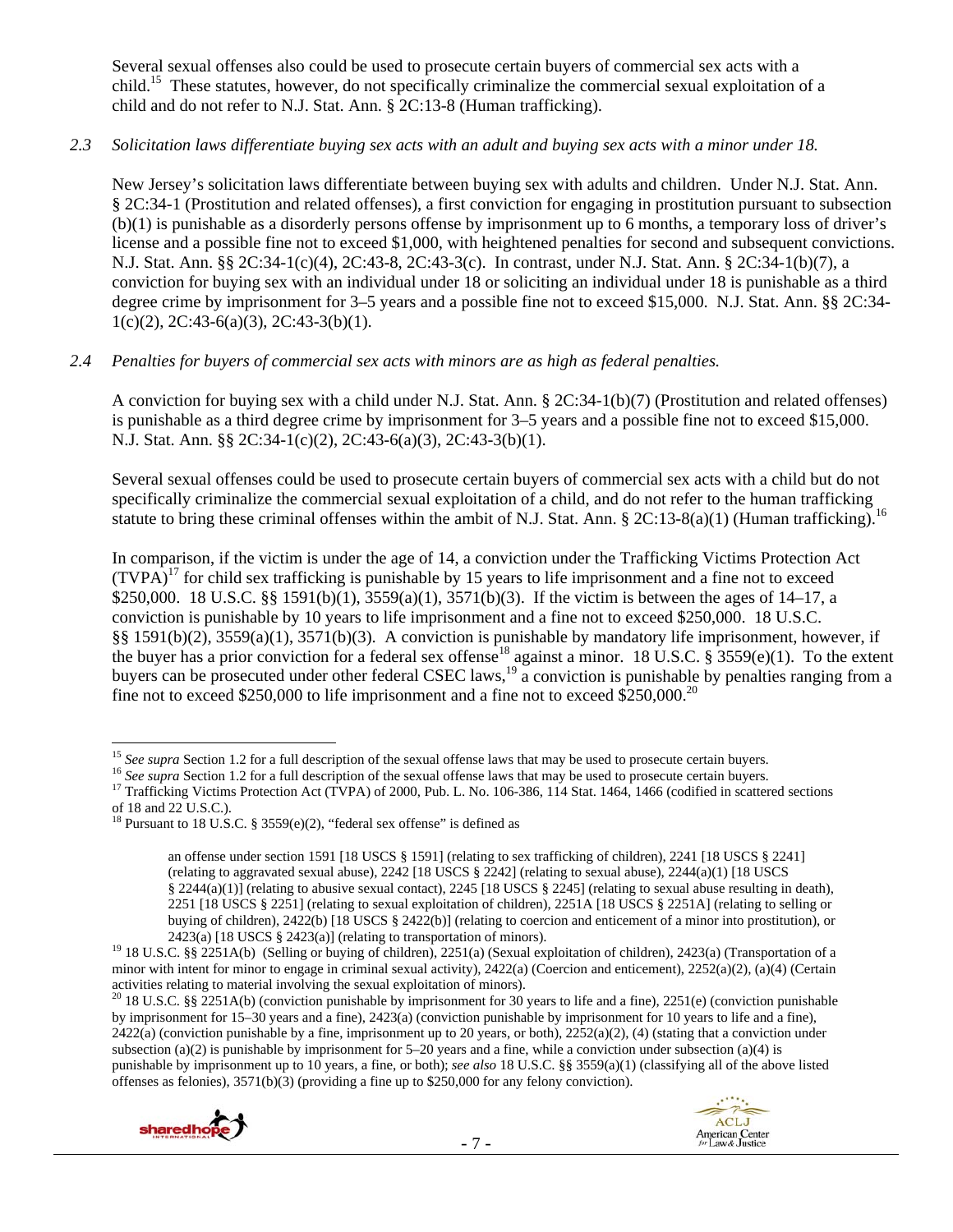- 2.4.1 Recommendation: Amend N.J. Stat. Ann. § 2C:34-1(b)(7) (Prostitution and related offenses) to set the penalty for soliciting a child under 18 as a crime of the first degree, consistent with N.J. Stat. Ann. § 2C:13-8(a)(1) (Human trafficking).
- *2.5 Using the Internet to lure, entice, or purchase, or attempt to lure, entice, or purchase commercial sex acts with a minor is a separate crime or results in an enhanced penalty for buyers.*

Pursuant to N.J. Stat. Ann. § 2C:13-6(a) (Luring, enticing child by various means, attempts; crime of second degree; subsequent offense; mandatory imprisonment; definitions),

A person commits a crime of the second degree if he attempts, via electronic<sup>21</sup> or any other means, to lure or entice a child<sup>22</sup> or one who he reasonably believes to be a child into a motor vehicle, structure<sup>23</sup> or isolated area, or to meet or appear at any other place, with a purpose to commit a criminal offense with or against the child.

A conviction under N.J. Stat. Ann. § 2C:13-6(a) is punishable as a second degree crime by imprisonment for 5–10 years and a possible fine not to exceed \$150,000. N.J. Stat. Ann. §§ 2C:13-6(a), 2C:43-6(a)(2), 2C:43-3(a)(2).<sup>24</sup> Additionally, under N.J. Stat. Ann. § 2C:13-6(f), "The court may not suspend or make any other non-custodial disposition of any person sentenced pursuant to this section."

*2.6 No age mistake defense is permitted for a buyer of commercial sex acts with any minor under 18.* 

New Jersey does not allow a buyer of commercial sex to assert a mistake of age defense for the crime of prostitution. N.J. Stat. Ann. § 2C:34-1(b)(7) (Prostitution and related offenses) states, in part, "It shall be no defense to a prosecution under this paragraph that the actor mistakenly believed that the child was 18 years of age or older, even if such mistaken belief was reasonable."

<sup>. . . .</sup> 



<sup>&</sup>lt;sup>21</sup> N.J. Stat. Ann. § 2C: 13-6(b) states that "'[e]lectronic means' includes, but is not limited to, the Internet."

<sup>&</sup>lt;sup>22</sup> Pursuant to N.J. Stat. Ann. § 2C:13-6(b), a "child" is "a person less than 18 years old."<br><sup>23</sup> Pursuant to N.J. Stat. Ann. § 2C:13-6(b), "structure" is defined as "any building, room, ship, vessel or airplane and also any place adapted for overnight accommodation of persons, or for carrying on business therein, whether or not a person is actually present."

<sup>&</sup>lt;sup>24</sup> Additional penalties may be imposed for second or subsequent convictions. Under N.J. Stat. Ann. § 2C:13-6,

d. A person convicted of a second or subsequent offense under this section shall be sentenced to a term of imprisonment. Notwithstanding the provisions of subsection a. of N.J.S.2C:43-6 [Sentence of imprisonment for crime; ordinary terms; mandatory terms], the term of imprisonment shall include, unless the person is sentenced pursuant to the provisions of N.J.S.2C:43-7 [Sentence of imprisonment for crime; extended terms], a mandatory minimum term of one-third to one-half of the sentence imposed, or three years, whichever is greater, during which time the defendant shall not be eligible for parole. If the person is sentenced pursuant to N.J.S.2C:43-7, the court shall impose a minimum term of one-third to one-half of the sentence imposed, or five years, whichever is greater. The court may not suspend or make any other non-custodial disposition of any person sentenced as a second or subsequent offender pursuant to this section.

<sup>. . . .</sup> 

e. A person convicted of an offense under this section who has previously been convicted of a violation of N.J.S.2C:14- 2 [Sexual assault], subsection a. of N.J.S.2C:14-3 [Aggravated criminal sexual contact; criminal sexual contact] or N.J.S.2C:24-4 [Endangering welfare of children] shall be sentenced to a term of imprisonment. Notwithstanding the provisions of subsection a. of N.J.S.2C:43-6, the term of imprisonment shall include, unless the person is sentenced pursuant to the provisions of N.J.S.2C:43-7, a mandatory minimum term of five years, during which time the defendant shall not be eligible for parole. The court may not suspend or make any other non-custodial disposition of any person sentenced pursuant to this section.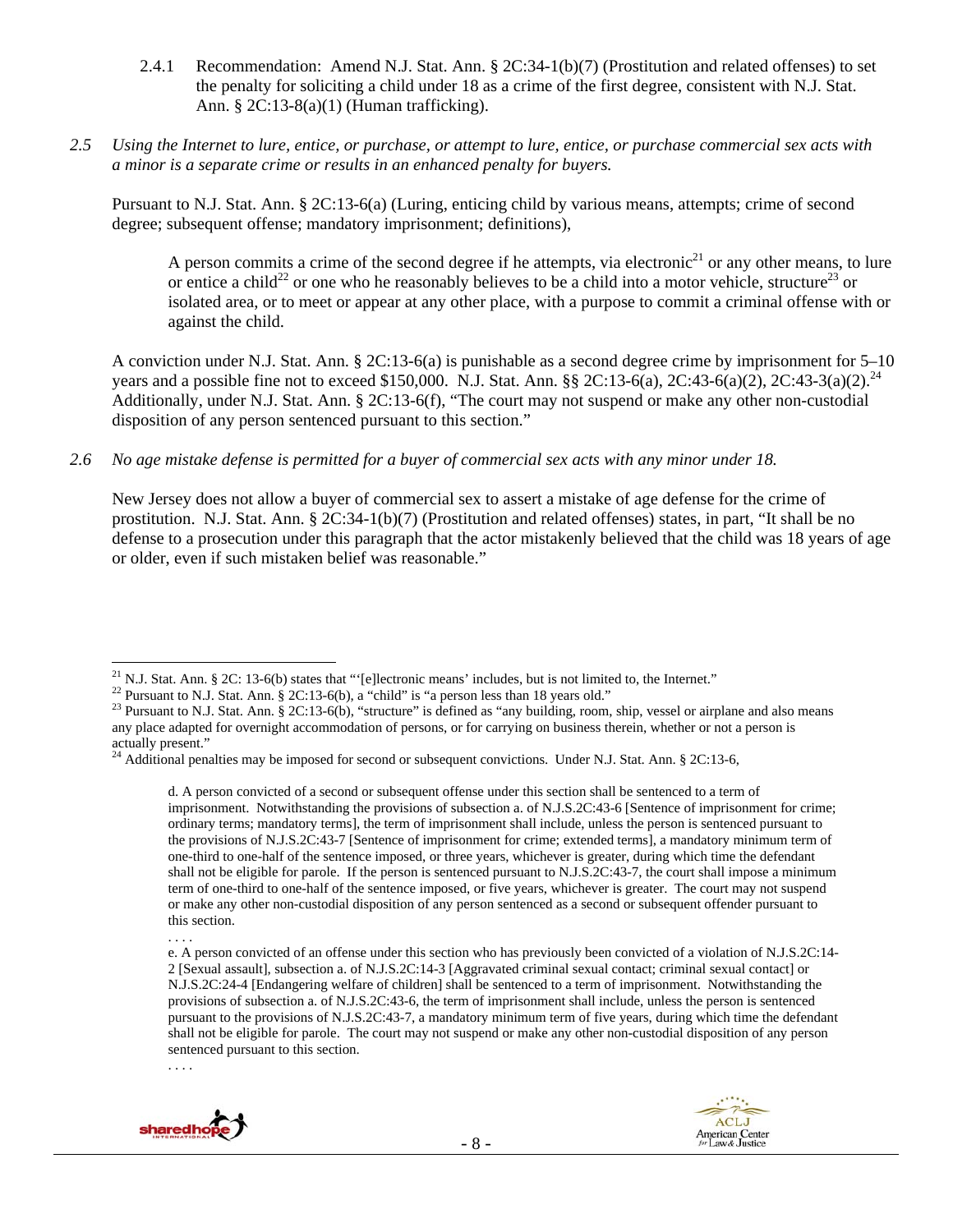*2.7 Base penalties for buying sex acts with a minor are sufficiently high for all minors under 18 and not reduced for older minors.* 

The penalty for buying sex with a child does not change based on the age of the victim. A conviction for buying sex with a child under 18 years of age under N.J. Stat. Ann. § 2C:34-1(b)(7) (Prostitution and related offenses) is punishable as a third degree crime by imprisonment for 3–5 years and a possible fine not to exceed \$15,000. N.J. Stat. Ann. §§ 2C:34-1(c)(2), 2C:43-6(a)(3), 2C:43-3(b)(1).

*2.8 Financial penalties for buyers of commercial sex acts with minors are sufficiently high to make it difficult for buyers to hide the crime.* 

Buyers of commercial sex with children are subject to fines, restitution, and asset forfeiture. Under N.J. Stat. Ann. § 2C:34-1(b)(7) (Prostitution and related offenses), a third degree crime, a buyer may face a fine up to \$15,000, a sentence to pay restitution, or both. N.J. Stat. Ann.  $\S$  2C:34-1(c)(2), 2C:43-3(b)(1). For a violation of N.J. Stat. Ann. § 2C:13-6(a) (Luring, enticing child by various means, attempts; crime of second degree; subsequent offense; mandatory imprisonment; definitions) a buyer may face a fine up to \$150,000 and a sentence to pay restitution to the victim, or both. N.J. Stat. Ann.  $\S § 2C:13-6(a), 2C:43-3(a)(2)$ .

Additionally, buyers may face asset forfeiture pursuant to N.J. Stat. Ann. § 2C:64-1(a)(2) (Property subject to forfeiture), including "[a]ll property which has been, or is intended to be, utilized in furtherance of an unlawful activity, including, but not limited to, conveyances intended to facilitate the perpetration of illegal acts, or buildings or premises maintained for the purposes of committing offenses against the State."

*2.9 Buying and possessing child pornography carries penalties as high as similar federal offenses.* 

Possessing pornography of a child under 16 is a crime, pursuant to N.J. Stat. Ann. § 2C:24-4(b)(5)(b) (Endangering welfare of children), which states,

Any person who knowingly possesses or knowingly views any photograph, film, videotape, computer program or file, video game or any other reproduction or reconstruction which depicts a child<sup>25</sup> engaging in a prohibited sexual  $\text{act}^{26}$  or in the simulation of such an act, including on the Internet, is guilty of a crime of the fourth degree.

Possessing child pornography is punishable as a fourth degree crime by imprisonment not to exceed 18 months and a possible fine up to \$10,000. N.J. Stat. Ann. §§ 2C:24-4(5)(b), 2C:43-6(a)(4), 2C:43-3(b)(2).

 $\overline{a}$ 

(f) Masochism; or

<sup>(</sup>j) Any act of sexual penetration or sexual contact as defined in N.J.S. 2C:14-1 [Definitions].



<sup>&</sup>lt;sup>25</sup> For the purposes of N.J. Stat. Ann. § 2C:24-4 (Endangering welfare of children), a "child" is "any person under 16 years of age." N.J. Stat. Ann. § 2C:24-4(b)(1).<br><sup>26</sup> Pursuant to N.J. Stat. Ann. § 2C:24-4(b)(1), a "prohibited sexual act" is defined to include

<sup>(</sup>a) Sexual intercourse; or

<sup>(</sup>b) Anal intercourse; or

<sup>(</sup>c) Masturbation; or

<sup>(</sup>d) Bestiality; or

<sup>(</sup>e) Sadism; or

<sup>(</sup>g) Fellatio; or (h) Cunnilingus;

<sup>(</sup>i) Nudity, if depicted for the purpose of sexual stimulation or gratification of any person who may view such depiction; or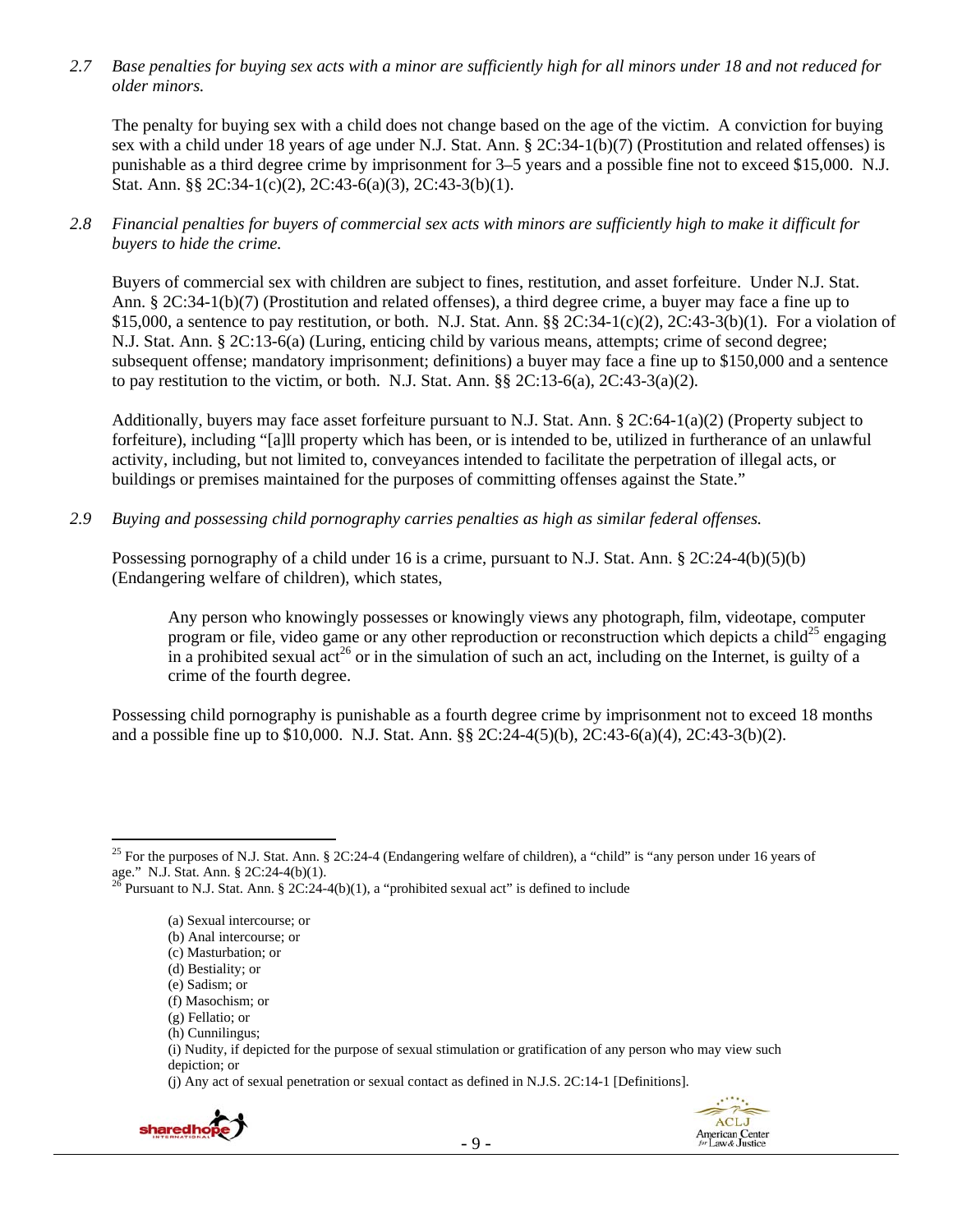In comparison, a federal conviction for possession of child pornography<sup>27</sup> is generally punishable by imprisonment for  $5-20$  years and a fine not to exceed \$250,000.<sup>28</sup> Subsequent convictions, however, are punishable by imprisonment up to 40 years and a fine not to exceed  $$250,000.<sup>29</sup>$ 

- 2.9.1 Recommendation: Raise the age of "child" in N.J. Stat. Ann. § 2C:24-4(b)(1) to any individual under the age of 18 in order to provide protections for all children and be consistent with New Jersey's other CSEC laws related to soliciting a child for sex.
- 2.9.2 Recommendation: Raise the penalties for violating N.J. Stat. Ann. § 2C:24-4(b)(5)(b) to be consistent with federal penalties.

## *2.10 Convicted buyers of commercial sex acts with minors and child pornography are required to register as sex offenders.*

Those convicted of buying sex with a child under N.J. Stat. Ann. § 2C:34-1(a)(7) (Prostitution and related offenses) are not required to register as convicted sex offenders under the sex offender registration laws. N.J. Stat. Ann. § 2C:7-2. However, other crimes applicable to buyers require registration. Pursuant to N.J. Stat. Ann. § 2C:7-2(a), (b) (Registration of sex offenders; definition; requirements; penalties),

a. (1) A person who has been convicted, adjudicated delinquent or found not guilty by reason of insanity for commission of a sex offense as defined in subsection b. of this section shall register as provided in subsections c. and d. of this section.

b. For the purposes of this act a sex offense shall include the following:

(1) Aggravated sexual assault, sexual assault, aggravated criminal sexual contact . . . or an attempt to commit any of these crimes if the court found that the offender's conduct was characterized by a pattern of repetitive, compulsive behavior, regardless of the date of the commission of the offense or the date of conviction;

(2) A conviction, adjudication of delinquency, or acquittal by reason of insanity for aggravated sexual assault; sexual assault; aggravated criminal sexual contact; . . . ; luring or enticing pursuant to section 1 of P.L.1993, c.291 (C.2C:13-6); criminal sexual contact pursuant to N.J.S.2C:14-3 b. if the victim is a minor; . . . or an attempt to commit any of these enumerated offenses if the conviction, adjudication of delinquency or acquittal by reason of insanity is entered on or after the effective date [Oct. 31, 1994] of this act or the offender is serving a sentence of incarceration, probation, parole or other form of community supervision as a result of the offense or is confined following acquittal by reason of insanity or as a result of civil commitment on the effective date [Oct. 31, 1994] of this act; (3) A conviction, adjudication of delinquency or acquittal by reason of insanity for an offense similar to any offense enumerated in paragraph (2) or a sentence on the basis of criteria similar to the criteria

<sup>&</sup>lt;sup>29</sup> 18 U.S.C. §§ 2252(b) (stating if a person has a prior conviction under subsection (a)(2), or a list of other statutes, a conviction is punishable by a fine and imprisonment for 15–40 years, but if a person has a prior conviction under subsection (a)(4), or a list of other statutes, a conviction is punishable by a fine and imprisonment for 10–20 years), 2252A(b)(1) (stating if a person has a prior conviction under subsection (a)(2), (a)(3), or a list of other statutes, a conviction is punishable by a fine and imprisonment for 15–40 years), 1466A(a), (b) (stating that the penalty scheme for section 2252A(b) applies); *see also* 18 U.S.C. §§ 3559(a)(1) (classifying all of the above listed offenses as felonies),  $3571(b)(3)$  (providing a fine up to \$250,000 for any felony conviction).



 $\overline{a}$ 

. . . .

<sup>&</sup>lt;sup>27</sup> 18 U.S.C. §§ 2252(a)(2), (a)(4) (Certain activities relating to material involving the sexual exploitation of minors), 2252A(a)(2)–(3) (Certain activities relating to material constituting or containing child pornography), 1466A(a), (b) (Obscene visual representations of the sexual abuse of children).

<sup>&</sup>lt;sup>28</sup> 18 U.S.C. §§ 2252(b) (stating that a conviction under subsection (a)(2) is punishable by imprisonment for 5–20 years and a fine, while a conviction under subsection (a)(4) is punishable by imprisonment up to 10 years, a fine, or both),  $2252A(b)(1)$  (a conviction is punishable by imprisonment for  $5-20$  years and a fine),  $1466A(a)$ , (b) (stating that a conviction under subsection (a) is "subject to the penalties provided in section 2252A(b)(1)," imprisonment for 5–20 years and a fine, while a conviction under subsection (b) is "subject to the penalties provided in section 2252A(b)(2)," imprisonment up to 10 years, a fine, or both); *see also* 18 U.S.C. §§ 3559(a)(1) (classifying all of the above listed offenses as felonies), 3571(b)(3) (providing a fine up to \$250,000 for any felony conviction).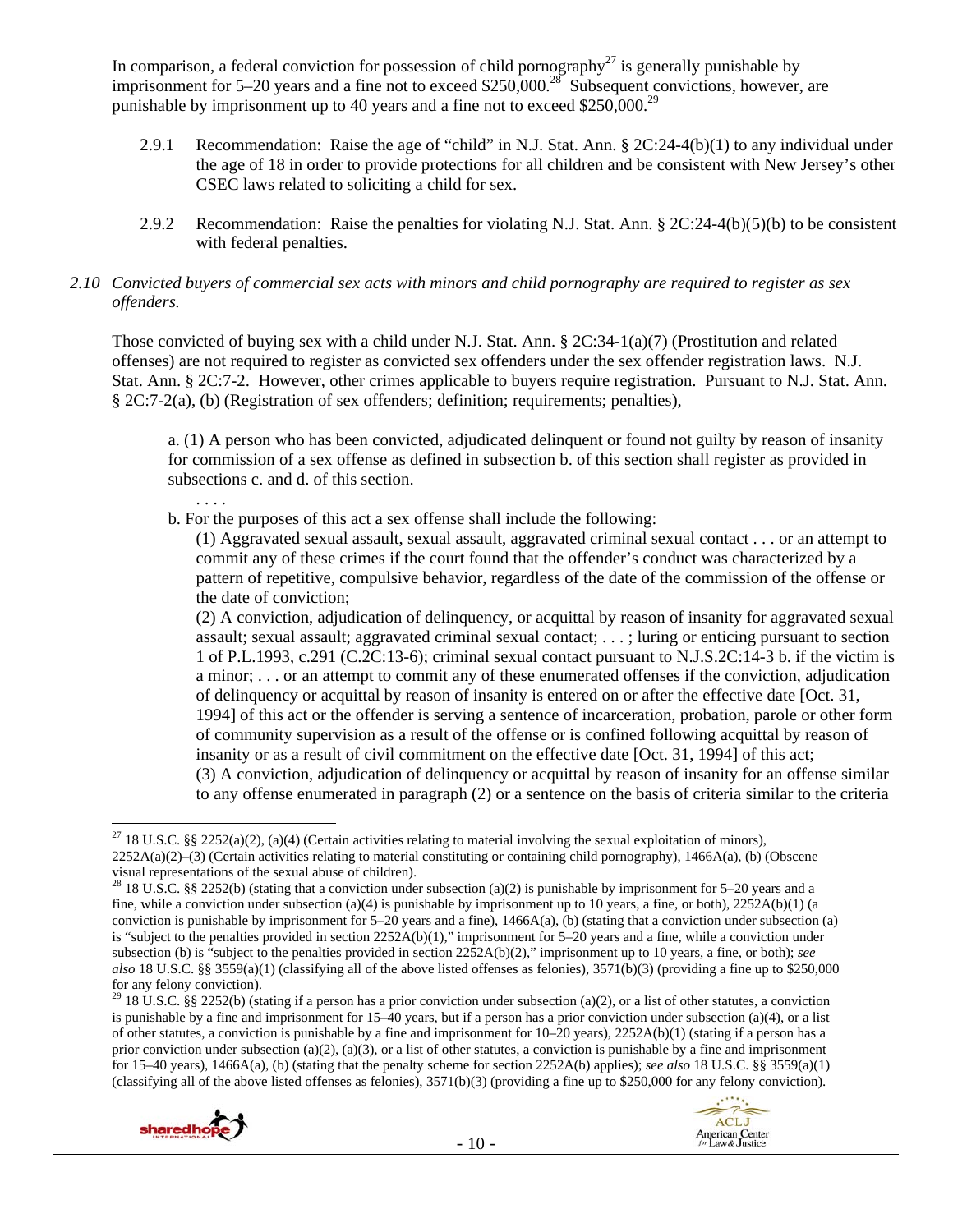set forth in paragraph (1) of this subsection entered or imposed under the laws of the United States, this State or another state.

2.10.1 Recommendation: Amend N.J. Stat. Ann. § 2C:7-2(b) (Registration of sex offenders; definition; requirements; penalties) to include N.J. Stat. Ann. § 2C:34-1(b)(7) (Prostitution and related offenses) and § 2C:13-8 (Human trafficking) as sex offenses for which a person convicted or pleading guilty to the crime would be required to register if the victim is a child.

# **Framework Issue 3: Criminal provisions for traffickers**

# *Legal Components:*

- *3.1 Penalties for trafficking a child for sexual exploitation are as high as federal penalties.*
- *3.2 Creating and distributing child pornography carries penalties as high as similar federal offenses.*
- *3.3 Using the Internet to lure, entice, recruit or sell commercial sex acts with a minor is a separate crime or results in an enhanced penalty for traffickers.*
- *3.4 Financial penalties for traffickers, including asset forfeiture, are sufficiently high.*
- *3.5 Convicted traffickers are required to register as sex offenders.*
- *3.6 Laws relating to termination of parental rights for certain offenses include sex trafficking or CSEC offenses in order to remove the children of traffickers from their control and potential exploitation.*

*\_\_\_\_\_\_\_\_\_\_\_\_\_\_\_\_\_\_\_\_\_\_\_\_\_\_\_\_\_\_\_\_\_\_\_\_\_\_\_\_\_\_\_\_\_\_\_\_\_\_\_\_\_\_\_\_\_\_\_\_\_\_\_\_\_\_\_\_\_\_\_\_\_\_\_\_\_\_\_\_\_\_\_\_\_\_\_\_\_\_\_\_\_\_* 

# *Legal Analysis:*

*3.1 Penalties for trafficking a child for sexual exploitation are as high as federal penalties.* 

N.J. Stat. Ann. § 2C:13-8 (Human trafficking) is punishable as a first degree crime by imprisonment for 10–20 years and a possible fine not to exceed \$200,000. N.J. Stat. Ann. §§ 2C:13-8(b), 2C:43-6(a)(1), 2C:43-3(a)(1). If, however, the trafficker is convicted under N.J. Stat. Ann. § 2C:13-8(a)(2), the trafficker shall be sentenced to imprisonment for 20 years to life, and shall not be eligible for parole until 20 years have been served. N.J. Stat. Ann. § 2C:13-8(d).

Under N.J. Stat. Ann. § 2C:34-1 (Prostitution and related offenses), promoting the prostitution of a child under 18 is punishable as a second degree crime by imprisonment for 5–10 years and a possible fine not to exceed \$150,000. N.J. Stat. Ann. §§ 2C:34-1(b)(3)–(4), (c)(1), 2C:43-6(a)(2), 2C:43-3(a)(2).

A trafficker may also be subject to racketeering laws. Pursuant to N.J. Stat. Ann. § 2C:41-1(a) (Definitions), "racketeering activity" includes promoting prostitution, obscenity, and human trafficking. N.J. Stat. Ann. § 2C:41-1(d), (e), (z). Under N.J. Stat. Ann. § 2C:41-1(d),

"Pattern of racketeering activity" requires:

(1) Engaging in at least two incidents of racketeering conduct one of which shall have occurred after the effective date of this act and the last of which shall have occurred within 10 years (excluding any period of imprisonment) after a prior incident of racketeering activity; and

(2) A showing that the incidents of racketeering activity embrace criminal conduct that has either the same or similar purposes, results, participants or victims or methods of commission or are otherwise interrelated by distinguishing characteristics and are not isolated incidents.

Under N.J. Stat. Ann. § 2C:41-2,



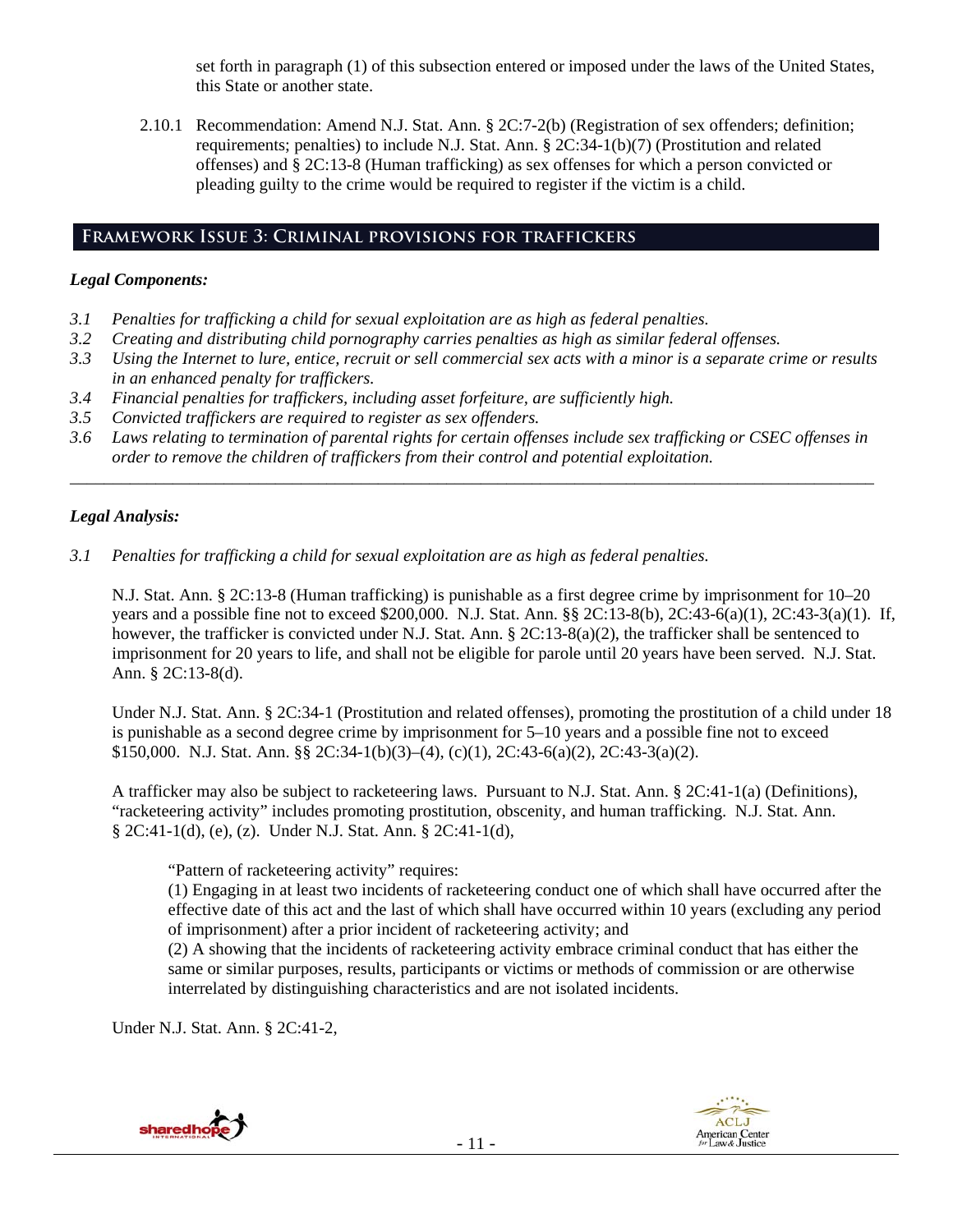a. It shall be unlawful for any person who has received any income derived, directly or indirectly, from a pattern of racketeering activity or through collection of an unlawful debt in which he has participated as a principal within the meaning of N.J.S. 2C:2-6 to use or invest, directly or indirectly, any part of the income, or the proceeds of the income, in acquisition of any interest in, or the establishment or operation of any enterprise which is engaged in or the activities of which affect trade or commerce. . . . b. It shall be unlawful for any person through a pattern of racketeering activity or through collection of an unlawful debt to acquire or maintain, directly or indirectly, any interest in or control of any enterprise which is engaged in or activities of which affect trade or commerce. c. It shall be unlawful for any person employed by or associated with any enterprise engaged in or

activities of which affect trade or commerce to conduct or participate, directly or indirectly, in the conduct of the enterprise's affairs through a pattern of racketeering activity or collection of unlawful debt. d. It shall be unlawful for any person to conspire as defined by N.J.S. 2C:5-2, to violate any of the provisions of this section.

Pursuant to N.J. Stat. Ann. § 2C:41-3(a), "Any person who violates any provision of N.J.S.2C:41-2 in connection with a pattern of racketeering activity which involves a crime of violence, a crime of the first degree [, which includes human trafficking,] or the use of firearms shall be guilty of a crime of the first degree. All other violations of N.J.S.2C:41-2 shall be crimes of the second degree."

A first degree crime is punishable by imprisonment for 10–20 years and a possible fine not to exceed \$200,000. N.J. Stat. Ann. §§ 2C:43-6(a)(1), 2C:43-3(a)(1). A second degree crime is punishable by imprisonment for 5–10 years and a possible fine not to exceed \$150,000. N.J. Stat. Ann. §§ 2C:43-6(a)(2), 2C:43-3(a)(2).

A trafficker may also be charged with crime gang activity for committing, attempting to commit, or conspiring to commit certain crimes including N.J. Stat. Ann. § 2C:13-8 (Human trafficking) or § 2C:34-1 (Prostitution and related offenses) as part of a criminal street gang, defined as "three or more persons associated in fact."<sup>30</sup> N.J. Stat. Ann. § 2C:33-29(a). Pursuant to N.J. Stat. Ann. 2C:33-29(b) (Crime of gang criminality; "criminal street gang" defined; grading of offense),

Grading. Gang criminality is a crime of one degree higher than the most serious underlying crime referred to in subsection a. of this section, except that where the underlying crime is a crime of the first degree, gang criminality is a first degree crime and the defendant, upon conviction, and notwithstanding the provisions of paragraph (1) of subsection a. of N.J.S.2C:43-6, shall be sentenced to an ordinary term of imprisonment between 15 and 30 years. A sentence imposed upon conviction of the crime of gang criminality shall be ordered to be served consecutively to the sentence imposed upon conviction of any underlying offense referred to in subsection a. of this section.

This means that a trafficker who violates N.J. Stat. Ann. § 2C:13-8 (Human trafficking), a first degree crime, as part of a criminal street gang may be punished by "an ordinary term of imprisonment between 15 and 30 years." N.J. Stat. Ann. § 2C:33-29(b). If a trafficker knowingly promotes child prostitution in violation of N.J. Stat. Ann. § 2C:34-1(b)(3), (4), a second degree crime, as part of a criminal gang, a violation may be punished as a first

Individuals are associated in fact if: (1) two of the following seven criteria that indicate criminal street gang membership apply: (a) self-proclamation; (b) witness testimony or official statement; (c) written or electronic correspondence; (d) paraphernalia or photographs; (e) tattoos; (f) clothing or colors; (g) any other indicia of street gang activity; and (2) individually or in combination with other members of a criminal street gang, while engaging in gang related activity, have committed or conspired or attempted to commit, within the preceding five years from the date of the present offense, excluding any period of imprisonment, one or more offenses on separate occasions of robbery, carjacking, aggravated assault, assault, aggravated sexual assault, sexual assault, arson, burglary, kidnapping, extortion, tampering with witnesses and informants or a violation of chapter 11, section 3, 4, 5, 6, or 7 of chapter 35 or chapter 39 of Title 2C of the New Jersey Statutes.



 $\overline{a}$ 



 $30$  Pursuant to N.J. Stat. Ann. § 2C:33-29(a),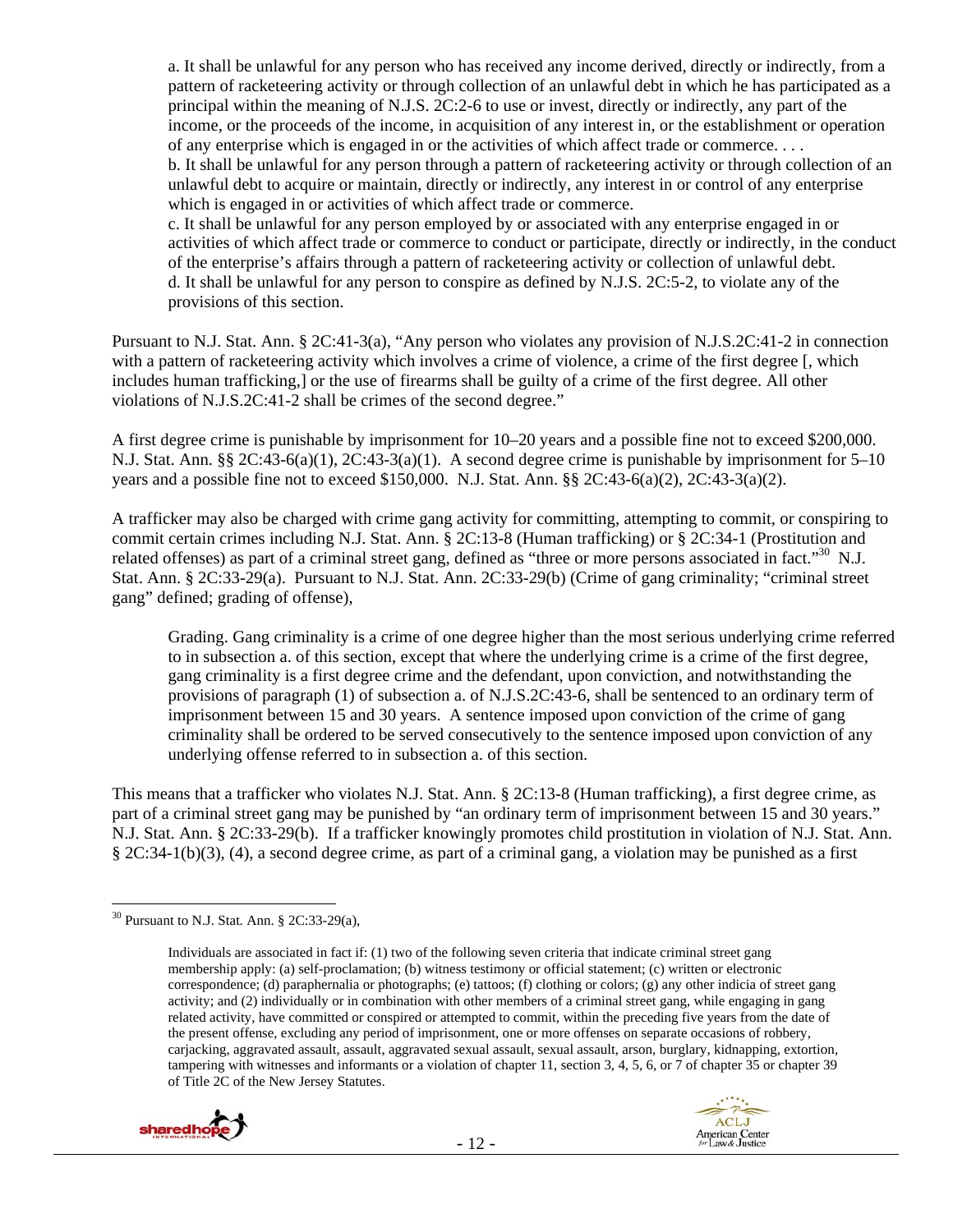degree crime by imprisonment for 10–20 years and a possible fine not to exceed \$200,000. N.J. Stat. Ann. §§ 2C:33-29(b), 2C:34-1(b)(3), (4), 2C:43-6(a)(1), 2C:43-3(a)(1).

In comparison, if the victim is under the age of 14, a conviction under the Trafficking Victims Protection Act  $(TVPA)^{31}$  for child sex trafficking is punishable by 15 years to life imprisonment and a fine not to exceed \$250,000. 18 U.S.C. §§ 1591(b)(1), 3559(a)(1), 3571(b)(3). If the victim is between the ages of 14–17, a conviction is punishable by 10 years to life imprisonment and a fine not to exceed \$250,000. 18 U.S.C. §§ 1591(b)(2), 3559(a)(1), 3571(b)(3). A conviction is punishable by mandatory life imprisonment, however, if the trafficker has a prior conviction for a federal sex offense<sup>32</sup> against a minor.

## *3.2 Creating and distributing child pornography carries penalties as high as similar federal offenses.*

N.J. Stat. Ann. § 2C:24-4(3), (4) (Endangering welfare of children) states, in part,

(3) A person commits a crime of the second degree if he causes or permits a child<sup>33</sup> to engage in a prohibited sexual act<sup>34</sup> or in the simulation of such an act if the person knows, has reason to know or intends that the prohibited act may be photographed, filmed, reproduced, or reconstructed in any manner, including on the Internet, or may be part of an exhibition or performance. If the person is a parent, guardian or other person legally charged with the care or custody of the child, the person shall be guilty of a crime of the first degree.

(4) Any person who photographs or films a child in a prohibited sexual act or in the simulation of such an act or who uses any device, including a computer, to reproduce or reconstruct the image of a child in a prohibited sexual act or in the simulation of such an act is guilty of a crime of the second degree.

A second degree crime is punishable by imprisonment for 5–10 years and a possible fine not to exceed \$150,000. N.J. Stat. Ann. §§ 2C:43-6(a)(2), 2C:43-3(a)(2). A first degree crime is punishable by imprisonment for 10–20 years and a possible fine not to exceed \$200,000. N.J. Stat. Ann. §§ 2C:43-6(a)(1), 2C:43-3(a)(1).

In comparison, if the victim is under the age of 14, a conviction under the TVPA for child sex trafficking is punishable by 15 years to life imprisonment and a fine not to exceed \$250,000. 18 U.S.C. §§ 1591(b)(1),  $3559(a)(1)$ ,  $3571(b)(3)$ . If the victim is between the ages of  $14-17$ , a conviction is punishable by 10 years to life imprisonment and a fine not to exceed \$250,000. 18 U.S.C. §§ 1591(b)(2), 3559(a)(1), 3571(b)(3). A conviction is punishable by mandatory life imprisonment, however, if the trafficker has a prior conviction for a federal sex offense<sup>35</sup> against a minor. Additionally, a federal conviction for distribution of child pornography<sup>36</sup> is generally punishable by imprisonment for  $5-20$  years and a fine not to exceed \$250,000.<sup>37</sup> Subsequent convictions, however, are punishable by imprisonment up to 40 years and a fine not to exceed \$250,000.<sup>38</sup>

<sup>18</sup> U.S.C. §§ 2252(b) (stating if a person has a prior conviction under subsection (a)(1), (a)(2), or (a)(3) or a list of other statutes, a conviction is punishable by a fine and imprisonment for 15–40 years), 2252A(b)(1) (stating if a person has a prior conviction under subsection (a)(2), (a)(3), or a list of other statutes, a conviction is punishable by a fine and imprisonment for  $15-$ 





 $31$  See supra note 17.

<sup>&</sup>lt;sup>32</sup> See supra note 18 for the definition of "federal sex offense."<br><sup>33</sup> See supra note 14.<br><sup>34</sup> See supra note 9.<br><sup>35</sup> See supra note 18 for the definition of "federal sex offense."<br><sup>35</sup> 18 U.S.C. §§ 2252(a)(1), (a)(2),  $2252A(a)(2)$ , (a)(3) (Certain activities relating to material constituting or containing child pornography), 1466A(a) (Obscene visual representations of the sexual abuse of children).

<sup>&</sup>lt;sup>37</sup> 18 U.S.C. §§ 2252(b) (stating that a conviction under subsection (a)(1), (a)(2), or (a)(3) is punishable by imprisonment for 5– 20 years and a fine), 2252A(b)(1) (a conviction is punishable by imprisonment for 5–20 years and a fine), 1466A(a), (b) (stating that a conviction under subsection (a) is "subject to the penalties provided in section 2252A(b)(1)," imprisonment for 5–20 years and a fine, while a conviction under subsection (b) is "subject to the penalties provided in section 2252A(b)(2)," imprisonment up to 10 years, a fine, or both); *see also* 18 U.S.C. §§ 3559(a)(1) (classifying all of the above listed offenses as felonies), 3571(b)(3) (providing a fine up to \$250,000 for any felony conviction).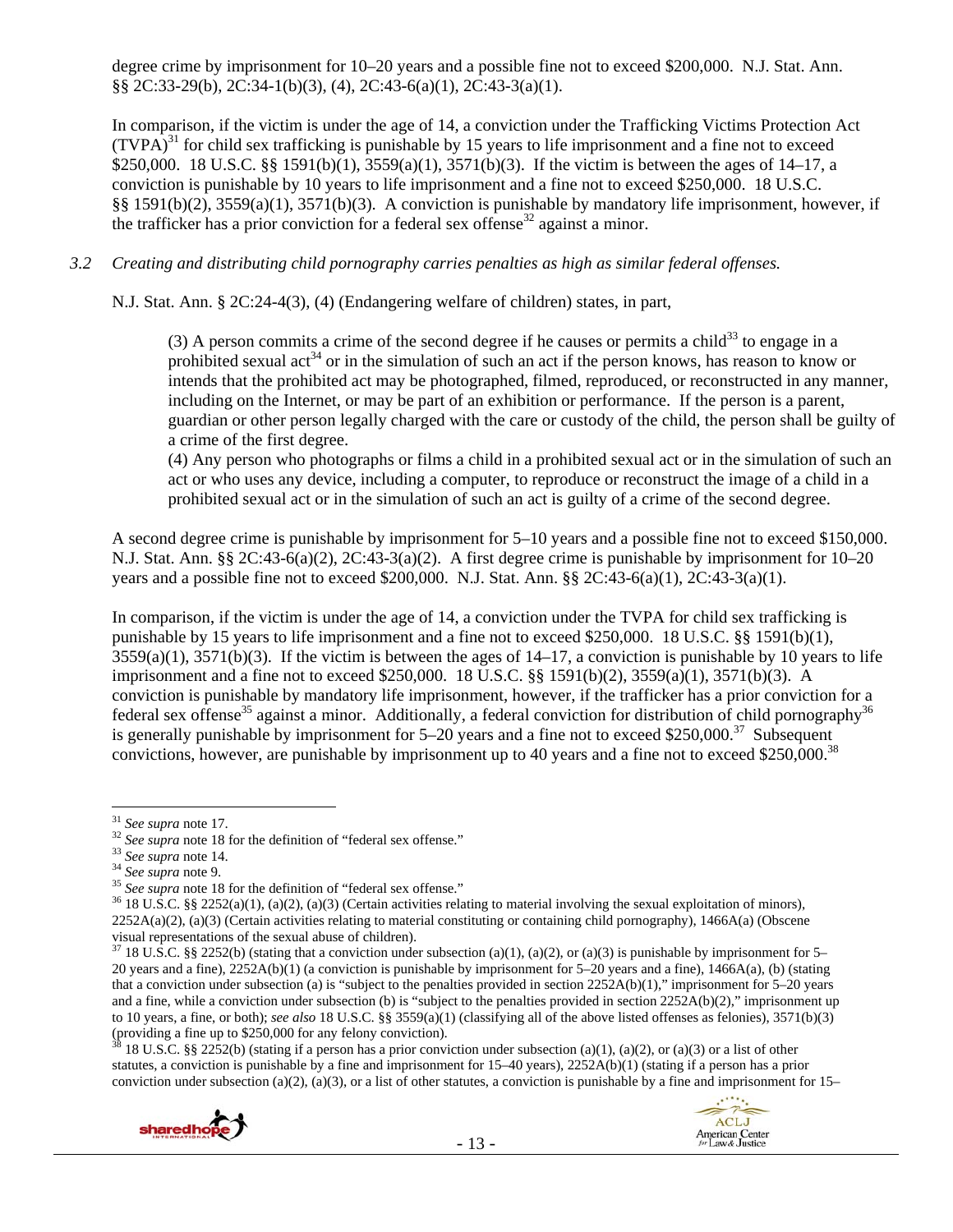*3.3 Using the Internet to lure, entice, recruit or sell commercial sex acts with a minor is a separate crime or results in an enhanced penalty for traffickers.* 

Pursuant to N.J. Stat. Ann. § 2C:13-6(a) (Luring, enticing child by various means, attempts; crime of second degree; subsequent offense; mandatory imprisonment; definitions),

A person commits a crime of the second degree if he attempts, via electronic<sup>39</sup> or any other means, to lure or entice a child<sup>40</sup> or one who he reasonably believes to be a child into a motor vehicle, structure<sup>41</sup> or isolated area, or to meet or appear at any other place, with a purpose to commit a criminal offense with or against the child.

A conviction under N.J. Stat. Ann. § 2C:13-6(a) is punishable as a second degree crime by imprisonment for 5–10 years and a possible fine not to exceed \$150,000. N.J. Stat. Ann. §§ 2C:43-6(a)(2), 2C:43-3(a)(2).<sup>42</sup> Additionally, under N.J. Stat. Ann. § 2C:13-6(f), "The court may not suspend or make any other non-custodial disposition of any person sentenced pursuant to this section."

#### *3.4 Financial penalties for traffickers, including asset forfeiture, are sufficiently high.*

Traffickers are subject to various fines, restitution, and asset forfeiture. Traffickers convicted of N.J. Stat. Ann. § 2C:13-8 (Human trafficking), a first degree crime, may receive a possible fine not to exceed \$200,000 and shall be sentenced to pay restitution to the victim. N.J. Stat. Ann. §§ 2C:13-8(b), (e), 2C:43-3(a)(1). Pursuant to N.J. Stat. Ann. § 2C:13-8(e),

In addition to any other disposition authorized by law, any person who violates the provisions of this section shall be sentenced to make restitution to any victim. The court shall award to the victim restitution which is the greater of:

(1) the gross income or value to the defendant of the victim's labor or services; or (2) the value of the victim's labor or services as determined by the "New Jersey Prevailing Wage Act," P.L. 1963, c. 150 (C. 34:11-56.25 et seq.), the "New Jersey State Wage and Hour Law," P.L. 1966, c. 113 (C. 34:11-56a et seq.), the Seasonal Farm Labor Act, P.L. 1945, c. 71 (C. 34:9A-1 et seq.), the laws concerning the regulation of child labor in chapter 2 of Title 34 of the Revised Statutes, or any other applicable State law, and the "Fair Labor Standards Act of 1938," 29 U.S.C. § 201 et seq. or any other applicable federal law.

Traffickers convicted of promoting prostitution of a child under 18 under N.J. Stat. Ann. § 2C:34-1 (Prostitution and related offenses) or of racketeering under N.J. Stat. Ann. § 2C:41-2 (Prohibited activities) involving promoting the prostitution of a child, both second degree crimes, may receive a possible fine not to exceed \$150,000 and a possible sentence to pay restitution. N.J. Stat. Ann. §§ 2C:34-1(c)(1), 2C:41-3(a), 2C:43-3(a)(2). If convicted of racketeering involving human trafficking and a violation of N.J. Stat. Ann. § 2C:13-8, a conviction is punishable as a first degree crime, and a trafficker may receive a possible fine not to exceed \$200,000 and a possible sentence to pay restitution to the victim. N.J. Stat. Ann. §§ 2C:13-8(b), 2C:41-3(a), 2C:43-3(a)(1). Additionally, if charged with racketeering, a trafficker shall forfeit "[a]ny interest including money or anything of

<sup>42</sup> *See supra* note 24 for additional penalties that may be imposed for second or subsequent convictions pursuant to N.J. Stat. Ann. § 2C:13-6.



 $\overline{a}$ 

<sup>40</sup> years), 1466A(a), (b) (stating that the penalty scheme for section 2252A(b) applies); *see also* 18 U.S.C. §§ 3559(a)(1)

<sup>&</sup>lt;sup>39</sup> N.J. Stat. Ann. § 2C:13-6(b) states that ""[e]lectronic means' includes, but is not limited to, the Internet."<br><sup>40</sup> Pursuant to N.J. Stat. Ann. § 2C:13-6(b), "child" is "a person less than 18 years old."<br><sup>41</sup> Pursuan

any place adapted for overnight accommodation of persons, or for carrying on business therein, whether or not a person is actually present."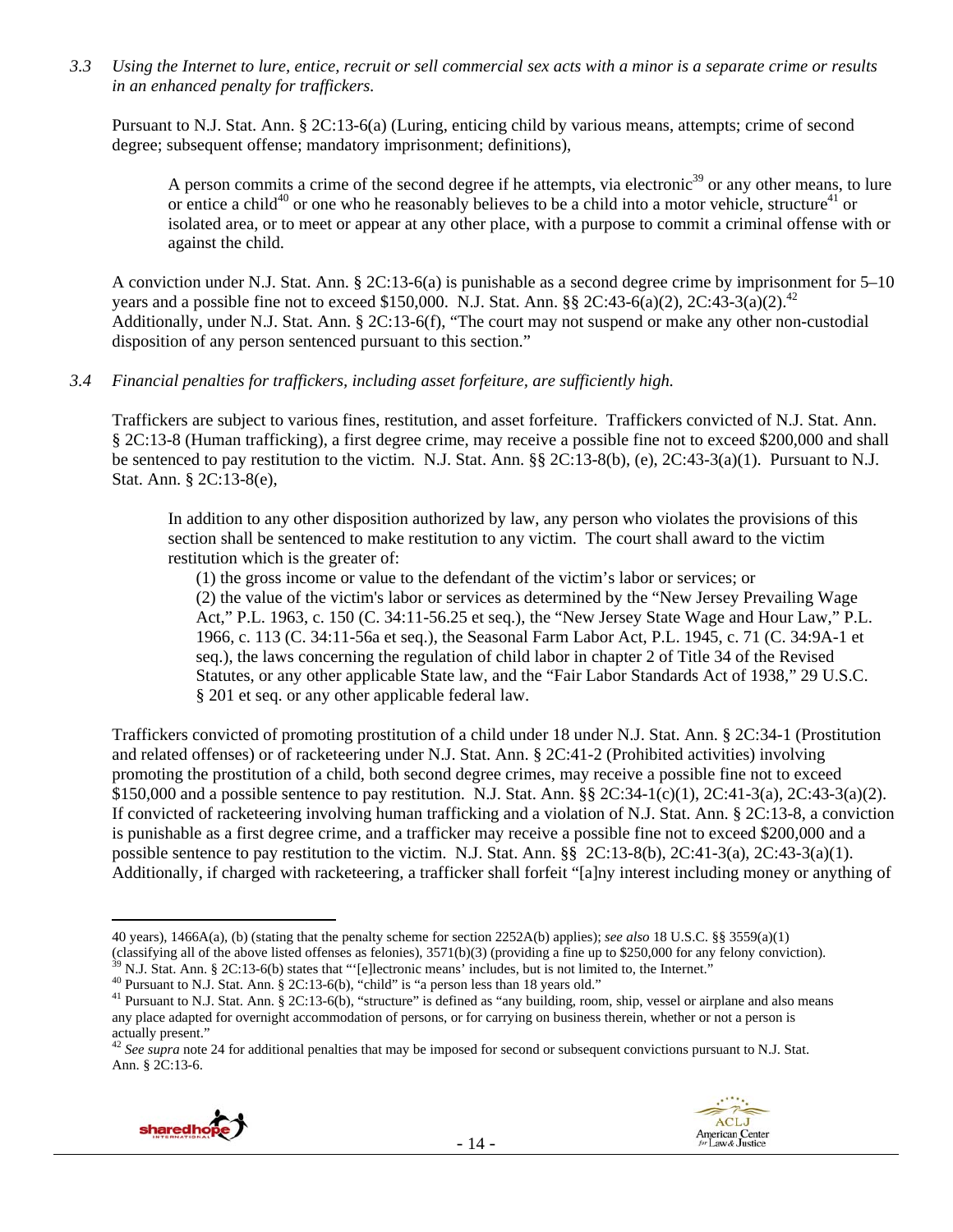value he has acquired or maintained" through racketeering activity and may face civil penalties including restitution and civil monetary penalties. N.J. Stat. Ann. §§ 2C:41-3(b), 2C:41-4.

Traffickers may also face asset forfeiture. Pursuant to N.J. Stat. Ann. § 2C:64-1(a) (Property subject to forfeiture),

Any interest in the following shall be subject to forfeiture and no property right shall exist in them:

. . . . (2) All property which has been, or is intended to be, utilized in furtherance of an unlawful activity, including, but not limited to, conveyances intended to facilitate the perpetration of illegal acts, or buildings or premises maintained for the purpose of committing offenses against the State. (3) Property which has become or is intended to become an integral part of illegal activity . . . . (4) Proceeds of illegal activities, including, but not limited to, property or money obtained as a result of the sale of prima facie contraband as defined by subsection a.(1), proceeds of . . . prostitution . . . .

*3.5 Convicted traffickers are required to register as sex offenders.* 

Pursuant to N.J. Stat. Ann. § 2C:7-2(a), (b) (Registration of sex offenders; definition; requirements; penalties),

a. (1) A person who has been convicted, adjudicated delinquent or found not guilty by reason of insanity for commission of a sex offense as defined in subsection b. of this section shall register as provided in subsections c. and d. of this section.

. . . . b. For the purposes of this act a sex offense shall include the following:

. . . (2) A conviction, adjudication of delinquency, or acquittal by reason of insanity for . . . endangering the welfare of a child pursuant to paragraph (3) or (4) or subparagraph (a) of paragraph (5) of subsection b. of N.J.S.2C:24-4; luring or enticing pursuant to section 1 of P.L.1993, c.291 (C.2C:13- 6); criminal sexual contact pursuant to N.J.S.2C:14-3 b. if the victim is a minor; knowingly promoting prostitution of a child pursuant to paragraph (3) or paragraph (4) of subsection b. of N.J.S.2C:34-1, or an attempt to commit any of these enumerated offenses if the conviction, adjudication of delinquency or acquittal by reason of insanity is entered on or after the effective date [Oct. 31, 1994] of this act or the offender is serving a sentence of incarceration, probation, parole or other form of community supervision as a result of the offense or is confined following acquittal by reason of insanity or as a result of civil commitment on the effective date [Oct. 31, 1994] of this act; (3) A conviction, adjudication of delinquency or acquittal by reason of insanity for an offense similar to any offense enumerated in paragraph (2) or a sentence on the basis of criteria similar to the criteria set forth in paragraph (1) of this subsection entered or imposed under the laws of the United States, this State or another state.

- 3.5.1 Recommendation: Amend N.J. Stat. Ann. § 2C:7-2(b) (Registration of sex offenders; definition; requirements; penalties) to include N.J. Stat. Ann. § 2C:13-8 (Human trafficking) as a sex offense for which a person convicted or pleading guilty to the crime would be required to register if the victim is a child.
- *3.6 Laws relating to termination of parental rights for certain offenses include sex trafficking or CSEC offenses in order to remove the children of traffickers from their control and potential exploitation.*

New Jersey's laws for terminating parental rights do not include convictions of N.J. Stat. Ann. § 2C:13-8 (Human trafficking), § 2C:34-1(b) (Prostitution and related offenses) (when a child is prostituted), or § 2C:24-4 (Endangering welfare of children). N.J. Stat. Ann. § 30:4C-15(f).



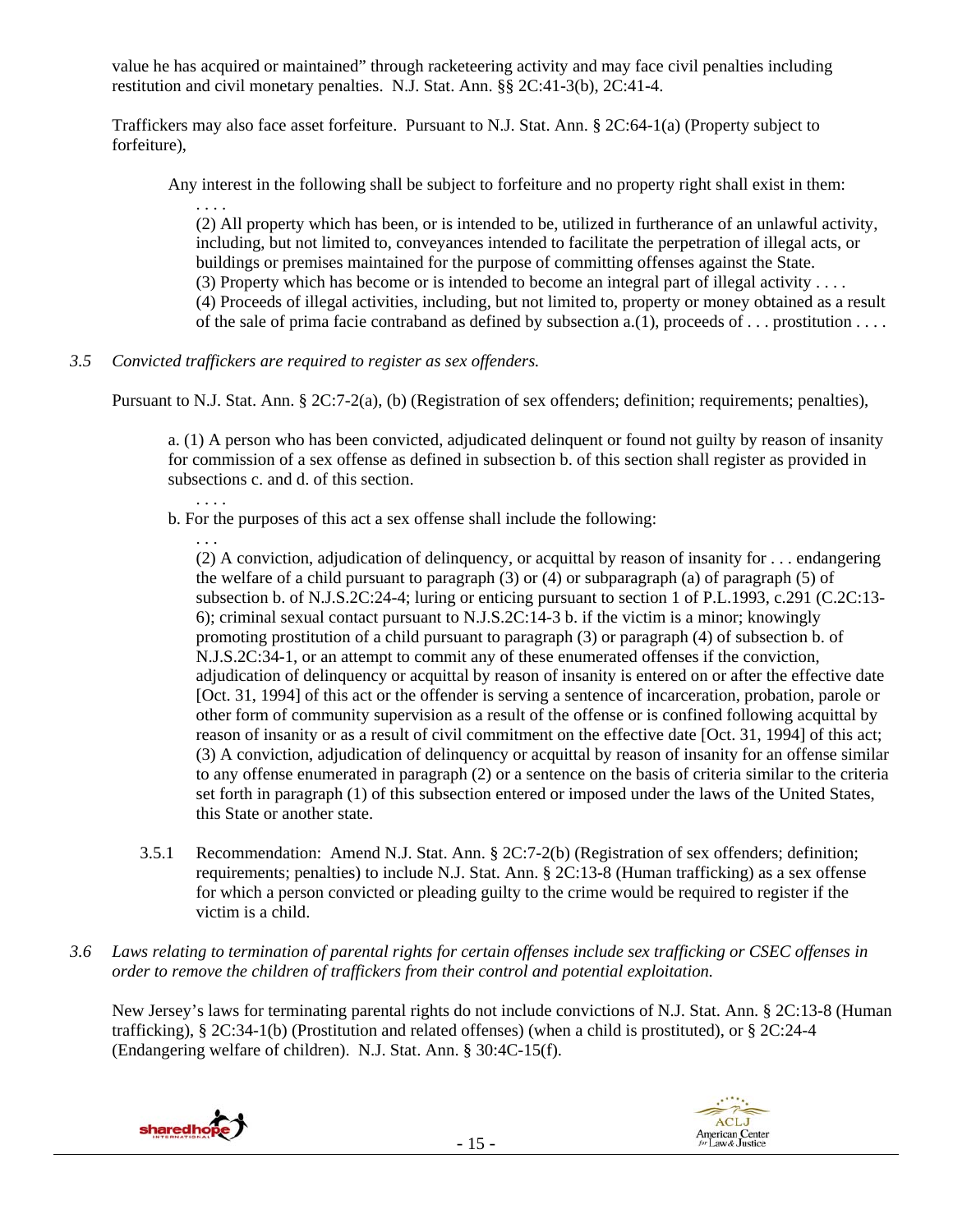N.J. Stat. Ann. § 30:4C-15(f) (Petition to terminate parental rights, conditions) allows for termination when the parent is criminally convicted of

murder, aggravated manslaughter or manslaughter of another child of the parent; to have aided or abetted, attempted, conspired, or solicited to commit such murder, aggravated manslaughter or manslaughter of the child or another child of the parent; or to have committed, or attempted to commit, an assault that resulted, or could have resulted, in the significant bodily injury to the child or another child of the parent; or the parent has committed a similarly serious act which resulted, or could have resulted, in the death or significant bodily injury to the child or another child of the parent.

Parental rights may also be terminated wherever, pursuant to N.J. Stat. Ann. § 30:4C-15(a)," it appears that a court wherein a complaint has been proffered as provided in chapter 6 of Title 9 of the Revised Statutes, has entered a conviction against the parent or parents, guardian, or person having custody and control of any child because of abuse, abandonment, neglect of or cruelty to such child." Pursuant to N.J. Stat. Ann. § 9:6-1 (Abuse, abandonment, cruelty and neglect of child; what constitutes),

Abuse of a child shall consist in any of the following acts: . . . (b) employing or permitting a child to be employed in any vocation or employment injurious to its health or dangerous to its life or limb, or contrary to the laws of this State; (c) employing or permitting a child to be employed in any occupation, employment or vocation dangerous to the morals of such child; . . . (e) the performing of any indecent, immoral or unlawful act or deed, in the presence of a child, that may tend to debauch or endanger or degrade the morals of the child; (f) permitting or allowing any other person to perform any indecent, immoral or unlawful act in the presence of the child that may tend to debauch or endanger the morals of such child . . . .

3.6.1 Recommendation: Amend N.J. Stat. Ann. § 30:4C-15 (Petition to terminate parental rights, conditions) to include N.J. Stat. Ann. § 2C:13-8 (Human trafficking), § 2C:34-1(b) (Prostitution and related offenses) (when the victim is a child), and  $\S$  2C:24-4 (Endangering welfare of children) as offenses for which a parent can lose parental rights.

# **Framework Issue 4: Criminal provisions for facilitators**

# *Legal Components:*

- *4.1 The acts of assisting, enabling, or financially benefitting from child sex trafficking are included as criminal offenses in the state sex trafficking statute.*
- *4.2 Financial penalties, including asset forfeiture laws, are in place for those who benefit financially from or aid and assist in committing domestic minor sex trafficking.*

*\_\_\_\_\_\_\_\_\_\_\_\_\_\_\_\_\_\_\_\_\_\_\_\_\_\_\_\_\_\_\_\_\_\_\_\_\_\_\_\_\_\_\_\_\_\_\_\_\_\_\_\_\_\_\_\_\_\_\_\_\_\_\_\_\_\_\_\_\_\_\_\_\_\_\_\_\_\_\_\_\_\_\_\_\_\_\_\_\_\_\_\_\_\_* 

- *4.3 Promoting and selling child sex tourism is illegal.*
- *4.4 Promoting and selling child pornography is illegal.*

# *Legal Analysis:*

*4.1 The acts of assisting, enabling, or financially benefitting from child sex trafficking are included as criminal offenses in the state sex trafficking statute.* 

N.J Stat. Ann. § 2C:13-8(a)(2) (Human trafficking) includes a facilitator who "receives anything of value from participation as an organizer, supervisor, financier or manager in a scheme or course of conduct which violates paragraph (1) of this subsection." Pursuant to N.J. Stat. Ann. § 2C:13-8(d), for a conviction under this section,



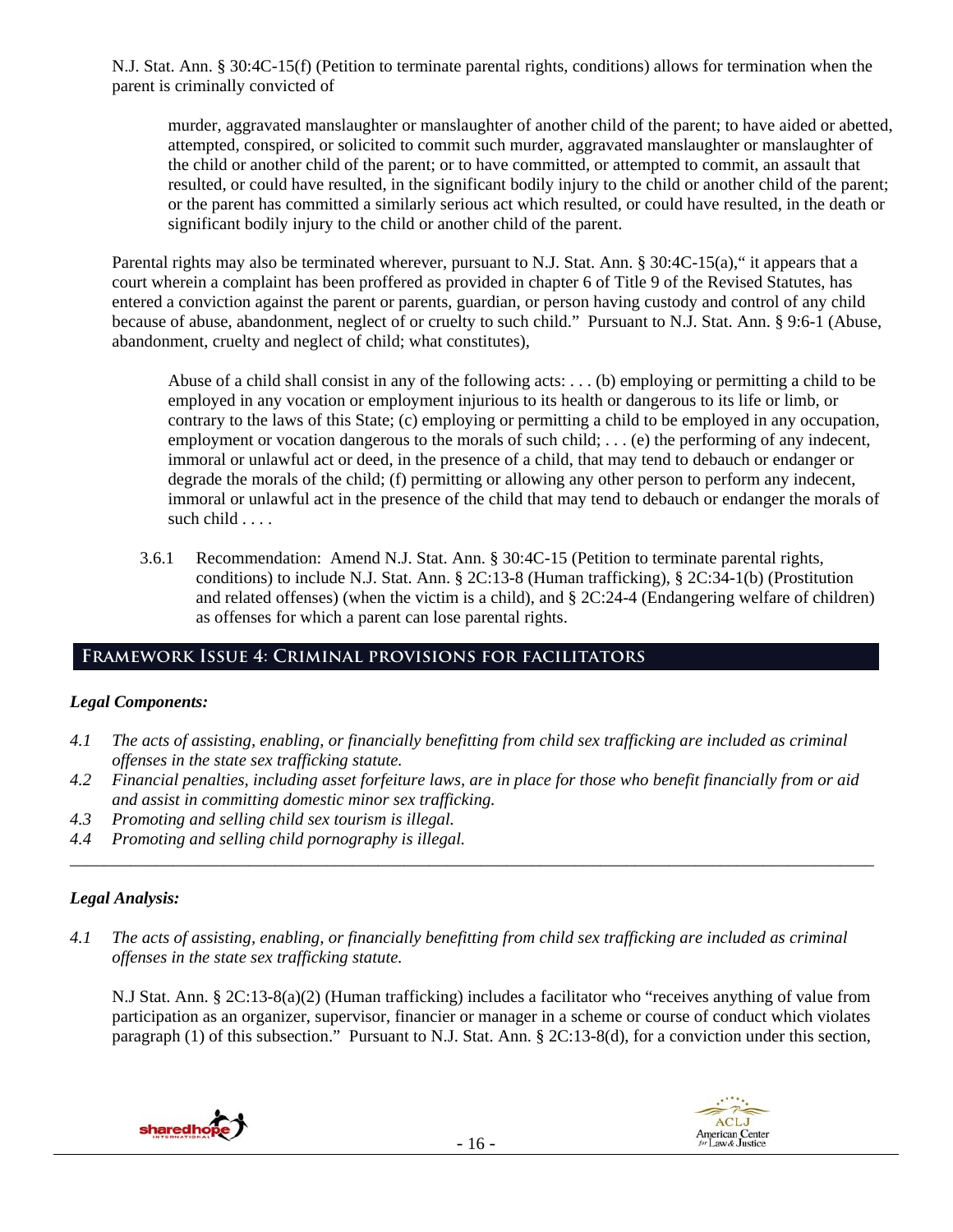the term of imprisonment imposed for a crime of the first degree under paragraph (2) of subsection a. shall be either a term of 20 years during which the actor shall not be eligible for parole, or a specific term between 20 years and life imprisonment, of which the actor shall serve 20 years before being eligible for parole.

As a first degree crime, a conviction is also punishable by a possible fine not to exceed \$200,000. N.J. Stat. Ann.  $$2C:43-3(a)(1).$ 

Additionally, a facilitator could be in violation of N.J. Stat. Ann. § 2C:34-1(b)(3) (Prostitution and related offenses) for promoting prostitution of a child. Pursuant to N.J. Stat. Ann.  $\S 2C:34-1(a)(4)$ , "promoting prostitution" is defined as

(a) Owning, controlling, managing, supervising or otherwise keeping, alone or in association with another, a house of prostitution or a prostitution business;

. . . (f) Transporting a person into or within this State with purpose to promote that person's engaging in prostitution, or procuring or paying for transportation with that purpose; or

(g) Knowingly leasing or otherwise permitting a place controlled by the actor, alone or in association with others, to be regularly used for prostitution or promotion of prostitution, or failure to make a reasonable effort to abate such use by ejecting the tenant, notifying law enforcement authorities, or other legally available means.

A conviction under this section is punishable as a second degree crime by imprisonment for 5–10 years and a possible fine not to exceed \$150,000. N.J. Stat. Ann. §§ 2C:34-1(b)(3), (c)(1), 2C:43-6(a)(2), 2C:43-3(a)(2).

*4.2 Financial penalties, including asset forfeiture laws, are in place for those who benefit financially from or aid and assist in committing domestic minor sex trafficking.* 

Facilitators are subject to fines, asset forfeiture, and restitution. As a first degree crime, a conviction under N.J. Stat. Ann. § 2C:13-8(a)(2) (Human trafficking) carries a possible fine not to exceed \$200,000. N.J. Stat. Ann. §§ 2C:13-8(a)(2), 2C:43-3(a)(1). Additionally, for a conviction of promoting prostitution of a child under N.J. Stat. Ann. § 2C:34-1(b)(3) (Prostitution and related offenses), a facilitator could receive a possible fine not to exceed \$150,000 and a possible sentence to pay restitution. N.J. Stat. Ann. §§ 2C:34-1(b)(3), (c)(1), 2C:43-  $3(a)(2)$ .

Persons convicted of trafficking shall also pay restitution pursuant to N.J. Stat. Ann. § 2C:13-8(e), which states,

In addition to any other disposition authorized by law, any person who violates the provisions of this section shall be sentenced to make restitution to any victim. The court shall award to the victim restitution which is the greater of:

(1) the gross income or value to the defendant of the victim's labor or services; or (2) the value of the victim's labor or services as determined by the "New Jersey Prevailing Wage Act," P.L. 1963, c. 150 (C. 34:11-56.25 et seq.), the "New Jersey State Wage and Hour Law," P.L. 1966, c. 113 (C. 34:11-56a et seq.), the Seasonal Farm Labor Act, P.L. 1945, c. 71 (C. 34:9A-1 et seq.), the laws concerning the regulation of child labor in chapter 2 of Title 34 of the Revised Statutes, or any other applicable State law, and the "Fair Labor Standards Act of 1938," 29 U.S.C. § 201 et seq. or any other applicable federal law.

A facilitator may also be subject to racketeering laws. A conviction of racketeering constitutes a first degree crime if it is violated "in connection with . . . a crime of the first degree," such as human trafficking; otherwise it is punishable as a second degree crime. N.J. Stat. Ann. § 2C:41-3(a). A conviction is punishable by a possible fine, a possible sentence to pay restitution, and forfeiture of "[a]ny interest including money or anything of value



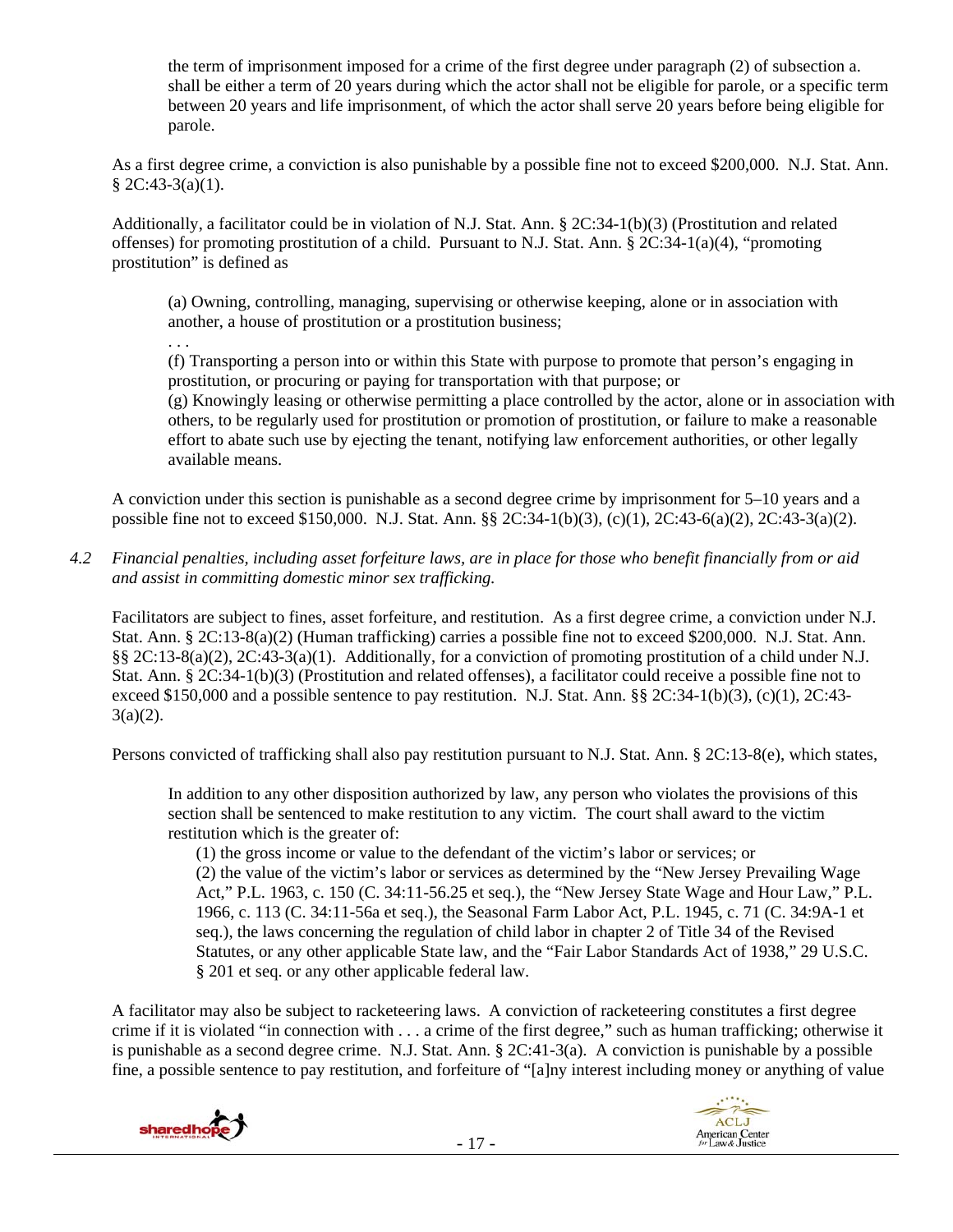he has acquired or maintained" through racketeering activity. N.J. Stat. Ann. §§ 2C:41-3(a), (b), 2C: 43-3(a)(2). The maximum fine is \$200,000 if charged as a first degree crime and \$150,000 if charged as a second degree crime. N.J. Stat. Ann.  $\S 2C:43-3(a)(1)$ , (2). Additionally, if charged with racketeering, a facilitator may face civil penalties including restitution and civil monetary penalties. N.J. Stat. Ann. § 2C:41-4.

Facilitators may be subject to asset forfeiture. Pursuant to N.J. Stat. Ann. § 2C:64-1(a) (Property subject to forfeiture),

Any interest in the following shall be subject to forfeiture and no property right shall exist in them:

. . . . (2) All property which has been, or is intended to be, utilized in furtherance of an unlawful activity, including, but not limited to, conveyances intended to facilitate the perpetration of illegal acts, or buildings or premises maintained for the purpose of committing offenses against the State. (3) Property which has become or is intended to become an integral part of illegal act . . . . (4) Proceeds of illegal activities, including, but not limited to, property or money obtained as a result of the sale of prima facie contraband as defined by subsection  $a(1)$ , proceeds of . . . prostitution, . . . .

*4.3 Promoting and selling child sex tourism is illegal.* 

There is no specific provision in the New Jersey code prohibiting child sex tourism.

- 4.3.1 Recommendation: Enact a law that prohibits selling or offering to sell travel services that include or facilitate travel for the purpose of engaging in commercial sexual exploitation of a minor or prostitution of a minor, if the travel is sold or occurs in New Jersey.
- *4.4 Promoting and selling child pornography is illegal.*

N.J. Stat. Ann. § 2C:24-4(b)(5)(a) (Endangering welfare of children) includes the crime of selling pornography of children under 16. N.J. Stat. Ann. § 2C:24-4(b)(5)(a) specifically states,

Any person who knowingly receives for the purpose of selling or who knowingly sells, procures, manufactures, gives, provides, lends, trades, mails, delivers, transfers, publishes, distributes, circulates, disseminates, presents, exhibits, advertises, offers or agrees to offer, through any means, including the Internet, any photograph, film, videotape, computer program or file, video game or other reproduction or reconstruction which depicts a child engaging in a prohibited sexual act or in the simulation of such an act, is guilty of a crime of the second degree.

The crime is punishable by imprisonment for 5–10 years and a possible fine not to exceed \$150,000. N.J. Stat. Ann. §§ 2C:24-4(b)(5)(a), 2C:43-6(a)(2), 2C:43-3(a)(2).



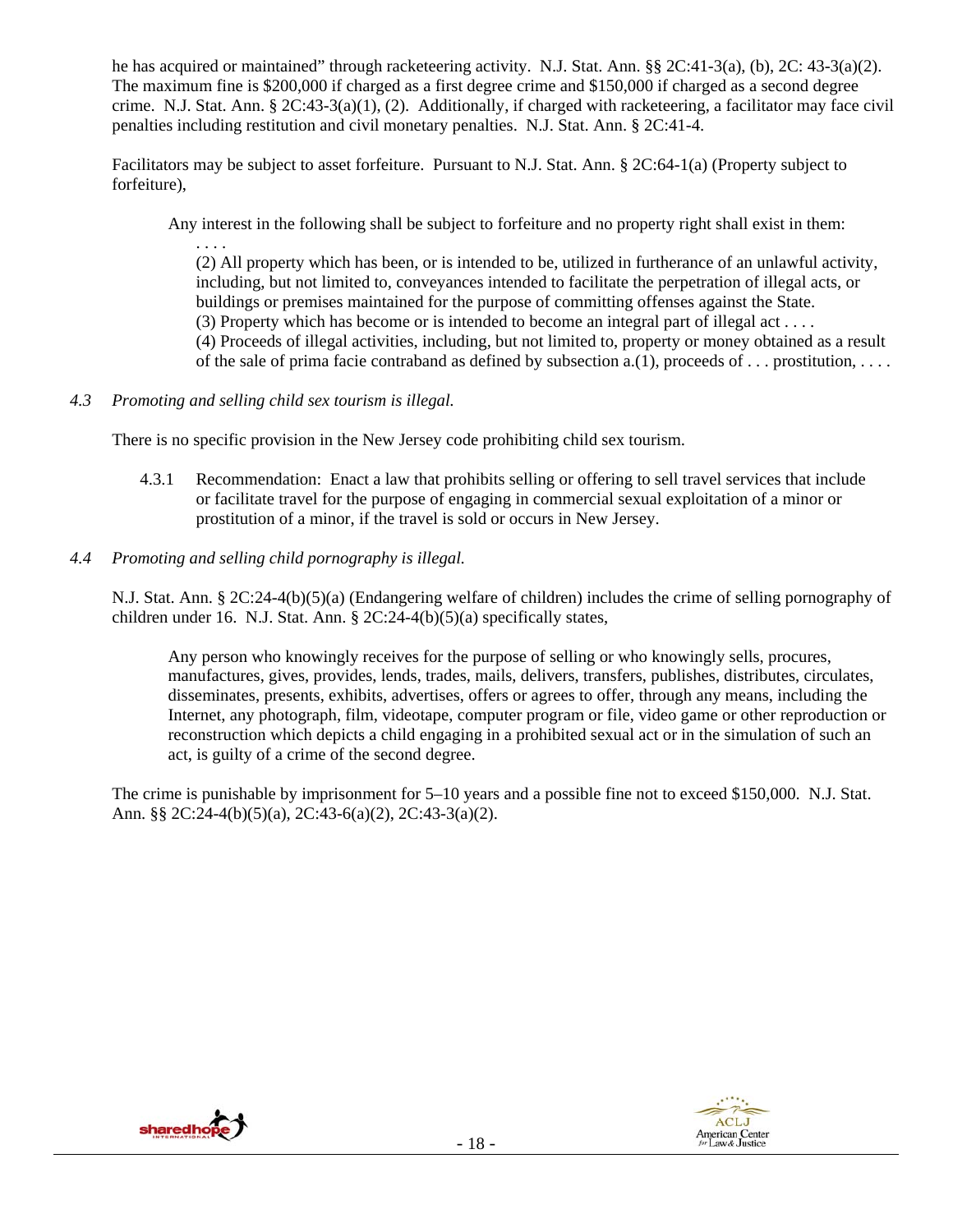# **Framework Issue 5: Protective provisions for the child victims**

# *Legal Components:*

- *5.1 A victim of domestic minor sex trafficking or CSEC is defined as a victim for purposes of qualifying for crime victims' compensation and other victim benefits.*
- *5.2 The state sex trafficking statute expressly prohibits a defendant from raising consent of the minor to the commercial sex acts as a defense.*
- *5.3 Prostitution laws apply only to adults, making minors under 18 specifically immune from this offense.*
- *5.4 Commercially sexually exploited children are provided with a child protection response, including specialized shelter and services, and are not detained in juvenile detention facilities.*
- *5.5 Commercial sexual exploitation is identified as a type of abuse and neglect within child protection statutes.*
- *5.6 The definition of "caregiver" (or similar term) in the child welfare statutes is broad enough to include a trafficker who has custody or control of a child in order to bring a trafficked child into protection of child protective services.*
- *5.7 Crime victims' compensation is specifically available to a child victim of sex trafficking or CSEC without regard to ineligibility factors.*
- *5.8 Victim-friendly procedures and protections are provided in the trial process for minors under 18.*
- *5.9 Expungement or sealing of juvenile arrest or criminal records resulting from arrests or adjudications for prostitution-related offenses committed as a result of, or in the course of, the commercial sexual exploitation of a minor is available within a reasonable time after turning 18.*
- *5.10 Victim restitution and civil remedies are authorized by law for minor victims of sex trafficking or CSEC.*
- *5.11 Statutes of limitations for civil and criminal actions for child sex trafficking or CSEC offenses are eliminated or lengthened sufficiently to allow prosecutors and victims a realistic opportunity to pursue criminal actions and legal remedies.*

*\_\_\_\_\_\_\_\_\_\_\_\_\_\_\_\_\_\_\_\_\_\_\_\_\_\_\_\_\_\_\_\_\_\_\_\_\_\_\_\_\_\_\_\_\_\_\_\_\_\_\_\_\_\_\_\_\_\_\_\_\_\_\_\_\_\_\_\_\_\_\_\_\_\_\_\_\_\_\_\_\_\_\_\_\_\_\_\_\_\_\_\_\_\_* 

# *Legal Analysis:*

*5.1 A victim of domestic minor sex trafficking or CSEC is defined as a victim for purposes of qualifying for crime victims' compensation and other victim benefits.* 

New Jersey has a broad definition of "victim" within its statutes, which could include domestic minor sex trafficking victims. For the purpose of the Criminal Injuries Compensation Act of  $1971<sup>43</sup>$  N.J. Stat. Ann. § 52:4B-2 (Definitions) defines "victim" as "a person who is injured or killed by any act or omission of any other person which is within the description of any of the offenses specified in [N.J. Stat. Ann. § 52:4B-11]."

The offenses listed in N.J. Stat. Ann. § 52:4B-11 include human trafficking; lewd, indecent, or obscene acts; indecent acts with children; sexual assault and aggravated sexual assault; and criminal sexual contact and aggravated criminal sexual contact. N.J. Stat. Ann. § 52:4B-11(b).

For the purpose of other victim services, "victim" is also defined in § 52:4B-39(a) (Definitions) as "a person who suffers personal physical or psychological injury or death or incurs loss of or injury to personal or real property as a result of a crime committed against that person."

*5.2 The state sex trafficking statute expressly prohibits a defendant from raising consent of the minor to the commercial sex acts as a defense.* 

The statutory language of New Jersey's CSEC laws do not expressly prohibit a defense based upon consent.

 $\overline{a}$ 43 N.J. Stat. Ann. §§ 52:4B-1 to 4B-25.1.



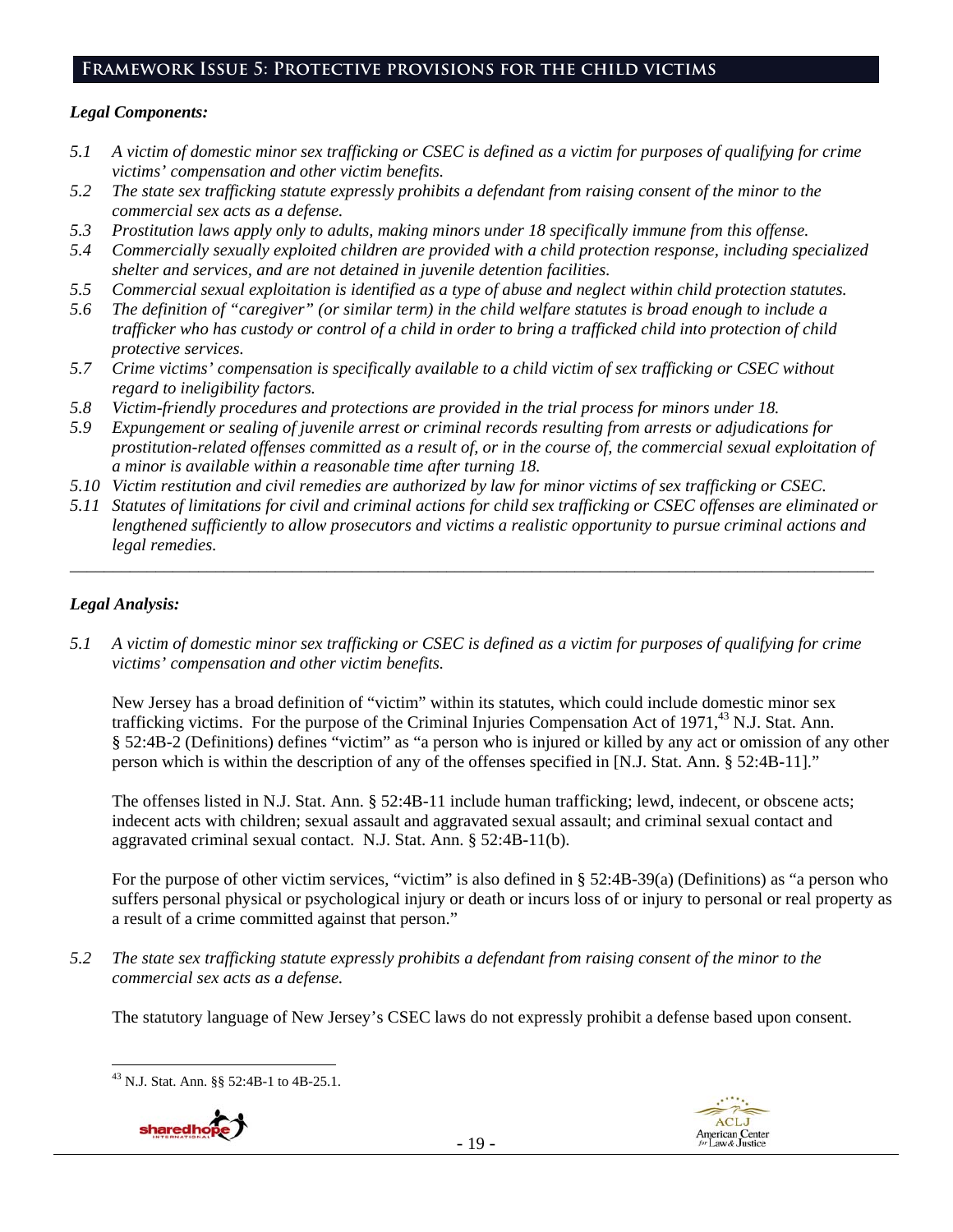However, N.J. Stat. Ann. § 2C:2-10 (Consent) states,

. . . .

a. In general. The consent of the victim to conduct charged to constitute an offense or to the result thereof is a defense if such consent negatives an element of the offense or precludes the infliction of the harm or evil sought to be prevented by the law defining the offense.

c. Ineffective consent. Unless otherwise provided by the code or by the law defining the offense, assent does not constitute consent if:

(1) It is given by a person who is legally incompetent to authorize the conduct charged to constitute the offense; or

(2) It is given by a person who by reason of youth, mental disease or defect or intoxication is manifestly unable or known by the actor to be unable to make a reasonable judgment as to the nature of harmfulness of the conduct charged to constitute an offense; or

(3) It is induced by force, duress or deception of a kind sought to be prevented by the law defining the offense.

- 5.2.1 Recommendation: Amend N.J. Stat. Ann. § 2C:13-8 (Human trafficking), § 2C:34-1 (Prostitution and related offenses) (when the victim is a child), and  $\S 2C:24-4$  (Endangering welfare of children) to expressly prohibit a defense based upon the consent of the victim.
- *5.3 Prostitution laws apply only to adults, making minors under 18 specifically immune from this offense.*

Prostitution laws apply to both adults and children, specifying no difference in crime based on age. Neither N.J. Stat. Ann. § 2C:34-1(b)(1) (Prostitution and related offenses) nor § 2C:34-1.1 (Loitering for the purpose of engaging in prostitution) make children immune from prosecution for prostitution-related offenses. However, N.J. Stat. Ann. § 2C:34-1(e) provides an affirmative defense to prostitution charges for human trafficking victims and states, "It is an affirmative defense to prosecution for a violation of this section that, during the time of the alleged commission of the offense, the defendant was a victim of human trafficking pursuant to [N.J. Stat. Ann. § 2C:13-8]." However, N.J. Stat. Ann. § 2C:13-8 requires force, fraud, or coercion for a child to be considered a human trafficking victim, leaving the defense unavailable to many commercially sexually exploited children.

- 5.3.1 Recommendation: Amend N.J. Stat. Ann. § 2C:34-1(b)(1) (Prostitution and related offenses) and § 2C:34-1.1 (Loitering for the purpose of engaging in prostitution) to specify that the offenses of engaging in prostitution and loitering for the purpose of prostitution are inapplicable to children under 18.
- *5.4 Commercially sexually exploited children are provided with a child protection response, including specialized shelter and services, and are not detained in juvenile detention facilities.*

New Jersey currently has no law expressly providing victims with a child protective response or with specialized services.

Moreover, statutes defining reasons for bringing a child into child protective custody do not expressly list cases of commercial sexual exploitation. However, under N.J. Stat. Ann. § 9:6-1 (Abuse, abandonment, cruelty and neglect of child; what constitutes), the definition of abuse does include "employing or permitting a child to be employed in any vocation or employment injurious to its health or dangerous to its life or limb, or contrary to the laws of this State," or "employing or permitting a child to be employed in any occupation, employment or vocation dangerous to the morals of such child," which could include commercial sexual exploitation victims.

A child engaging in domestic sex trafficking could constitute a juvenile-family crisis, or the child could be classified as a delinquent for convictions of prostitution-related offenses. Pursuant to N.J. Stat. Ann. § 2A:4A-23 (Definition of delinquency),



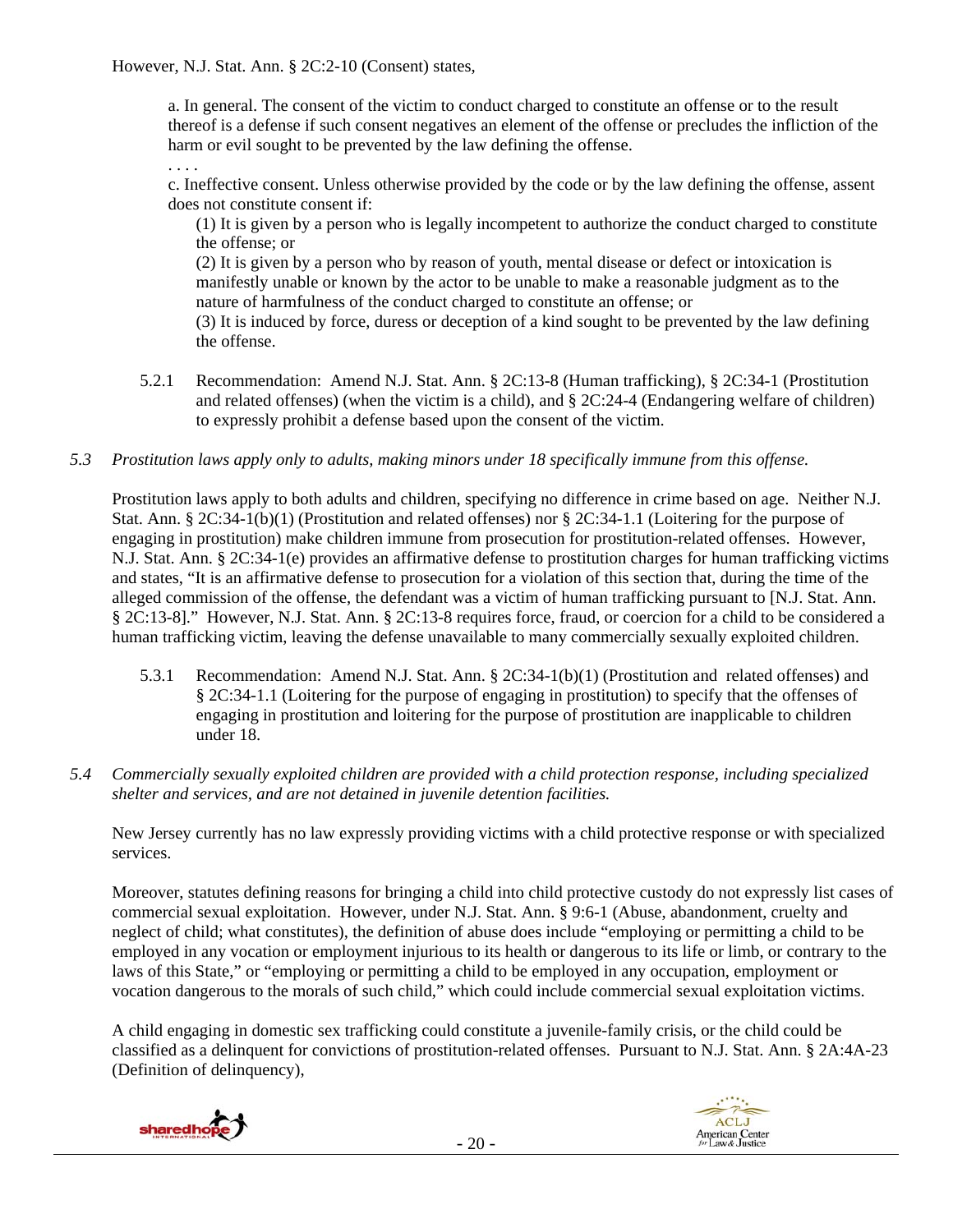As used in this act, "delinquency" means the commission of an act by a juvenile which if committed by an adult would constitute:

a. A crime;

b. A disorderly persons offense or petty disorderly persons offense; or

c. A violation of any other penal statute, ordinance or regulation.

. . . .

. . . .

Under N.J. Stat. Ann. § 2A:4A-31 (Taking into custody),

a. A juvenile may be taken into custody:

(1) Pursuant to an order or warrant of any court having jurisdiction; or

(2) For delinquency, when there has been no process issued by a court, by a law enforcement officer, pursuant to the laws of arrest and the Rules of Court.

b. Except where delinquent conduct is alleged, a juvenile may be taken into short-term custody by a law enforcement officer without order of the court when:

(1) The officer has reasonable grounds to believe that the health and safety of the juvenile is seriously in danger and taking into immediate custody is necessary for his protection;

(2) The officer has reasonable grounds to believe the juvenile has left the home and care of his parents or guardian without the consent of such persons; or

c. The taking of a juvenile into custody shall not be construed as an arrest, but shall be deemed a measure to protect the health, morals and well being of the juvenile.

After taking the child into short-term custody, the child may not be detained in a juvenile facility or jail. N.J. Stat. Ann. § 2A:4A-32(a). Pursuant to N.J. Stat. Ann. § 2A:4A-32(b), (c) (Short-term custody),

b. An officer taking a juvenile into short-term custody shall inform the juvenile of the reason for custody and shall where possible transport, or arrange to have the juvenile transported to his home. The officer releasing a juvenile from such custody shall inform the juvenile's parents or guardian and the juvenilefamily crisis intervention unit<sup>44</sup> of the reason for taking the juvenile into custody and may, if he believes further services are needed, inform the juvenile and his parents of the nature and location of appropriate services.

c. A law enforcement officer taking a juvenile into short-term custody may transport the juvenile to the home of a relative of the juvenile or to the home of another responsible adult or make arrangement for such transportation where the officer reasonably believes that the child will be provided with adequate care and supervision and that the child will remain in custody of the adult until such time as the juvenilefamily crisis intervention unit can bring about the child's return home or an alternative living arrangement or out of home placement. A law enforcement officer placing a juvenile with a relative or responsible adult shall immediately notify the juvenile-family crisis intervention unit of this fact and the reason for taking the juvenile into custody.

The law enforcement officer may refer the child to the juvenile-family crisis intervention unit in certain circumstances. Pursuant to N.J. Stat. Ann. § 2A:4A-80 (Law enforcement referral),

 $-21 -$ 



 $\overline{a}$ 

**ACLJ** 

American Center<br>for Law & Justice

<sup>&</sup>lt;sup>44</sup> Pursuant to N.J. Stat. Ann. § 2A:4A-76 (Juvenile-family crisis intervention units established),

There shall be established in each county one or more juvenile-family crisis intervention units. Each unit shall operate either as a part of the court intake service, or where provided for by the county, through any other appropriate office or private service pursuant to an agreement with the Administrative Office of the Courts, provided that all such units shall be subject to the Rules of Court. In any county where a crisis intervention service system, designed to attend and stabilize juvenile and family problems on a county-wide basis, is in operation as of the effective date of this act, such service shall satisfy all the provisions of this act, and may continue in its present form and under its present procedures, provided that it is operating in substantial compliance with the specific requirements and goals set forth in this act.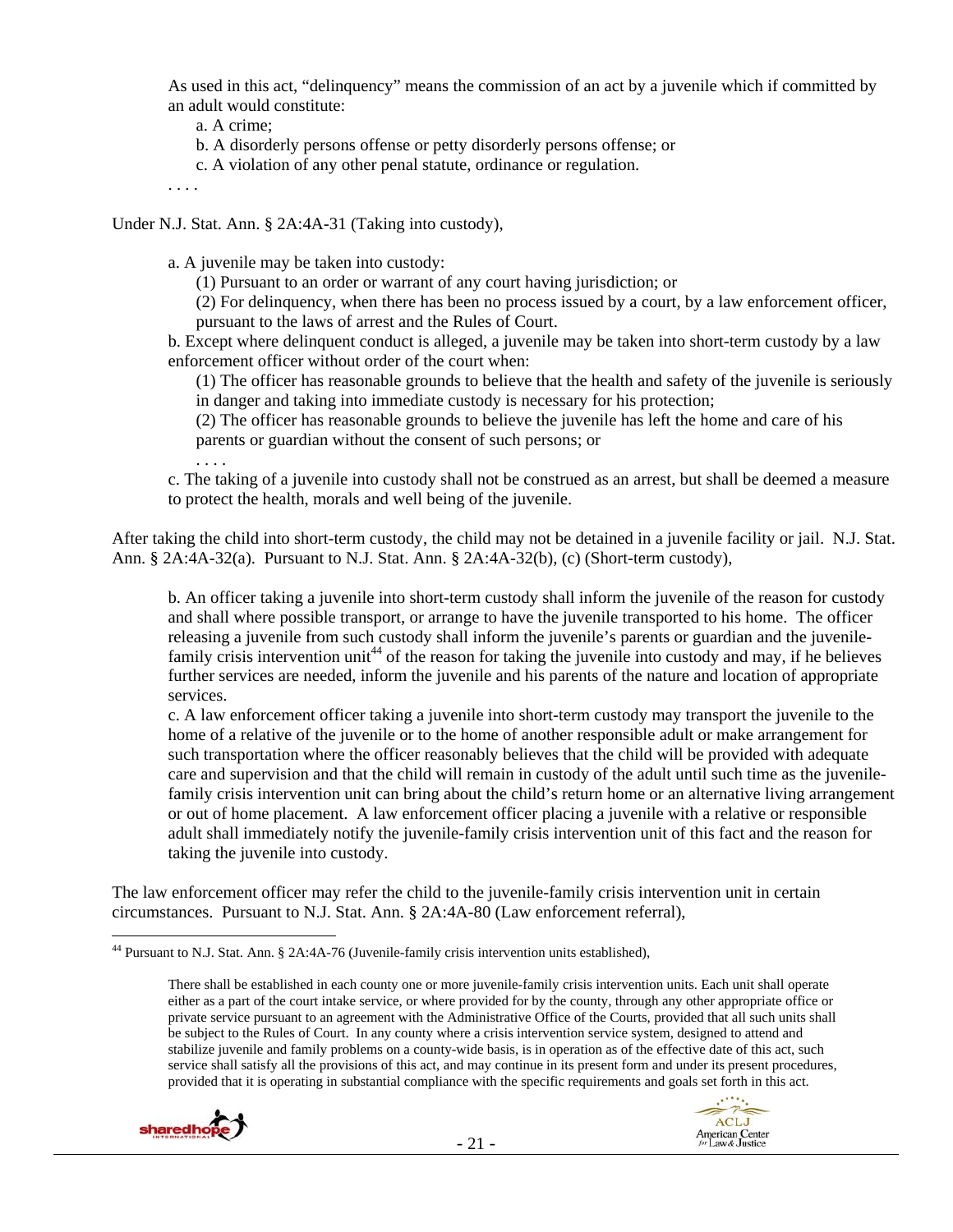A law enforcement officer taking a juvenile into short-term custody pursuant to section 12 of P.L. 1982, c. 77 [C. 2A:4A-31] shall immediately notify the juvenile-family crisis intervention unit and shall promptly bring the juvenile to the unit or place designated by the unit when:

a. The officer has reason to believe that it is not in the best interests of the juvenile or the family for the officer to return the juvenile to his home;

. . .

d. The juvenile has run away from a placement and the juvenile refuses to return home or the juvenile, through his past behavior, has demonstrated an inability to remain at home;

e. The law enforcement officer is unable, by all reasonable efforts to identify or locate a parent, relative or other such appropriate person;

f. The juvenile requires immediate emergency services, such as medical or psychiatric care; or

g. No identification can be obtained from the juvenile.

In addition to law enforcement referrals, a juvenile may be referred to the juvenile-family crisis unit under N.J. Stat. Ann. § 2A:4A-81(a) (Other referrals), which states,

The juvenile-family crisis intervention unit shall also receive referrals on a continuous basis in situations where a juvenile-family crisis exists and there has been either:

(1) A request by a parent or juvenile for intervention; or

(2) A referral by a public or private agency, educational institution, or any other organization serving children, which has contact with the juvenile or family, and has reasonable cause to believe that a family crisis exists.

The court will hold a hearing on the juvenile-family crisis if the crisis is not stabilized. N.J. Stat. Ann. §§ 2A:4A-82, 2A:4A-86.

Pursuant to N.J. Stat. Ann. § 2A:4A-83 (Juvenile-family crisis referral to the court; continuing crisis),

When, in the judgment of the crisis intervention unit, a juvenile-family crisis continues to exist despite the provision of crisis intervention services and the exhaustion of appropriate community services, court intake services shall, by filing a petition, refer the case to the court. In counties where the crisis intervention units are not part of intake and a juvenile-family crisis continues to exist, the court shall immediately refer the case to intake for the filing of a petition pursuant to this section. Upon the filing of the petition, the jurisdiction of the court shall extend to the juvenile, parent or guardian, or other family member contributing to the crisis.

Under N.J. Stat. Ann. § 2A:4A-87 (Juvenile-family crisis referral to courts; out of home placement),

When, despite provision of crisis intervention services and the exhaustion of all alternative services, there is a refusal on the part of the juvenile to stay in or return to the home or a refusal on the part of the parents to allow the juvenile to stay in or return home, or the physical safety of the juvenile is threatened, or the juvenile is in need of immediate care such that it is necessary to make an out of home placement of the juvenile, court intake services shall:

a. Arrange, when agreed to by the parent or guardian and juvenile, alternate living arrangement for the juvenile with a relative, neighbor, or other suitable family setting. It shall not be necessary for a court hearing to approve the living arrangement and the arrangement may continue as long as there is agreement; or

b. Arrange, when no alternate living arrangement can be agreed to and when all possible resources for alternate living arrangements as set forth in subsection a. of this section have been exhausted, temporary out of home placement prior to the placement hearing. Court intake services shall immediately file a petition for out of home placement which shall



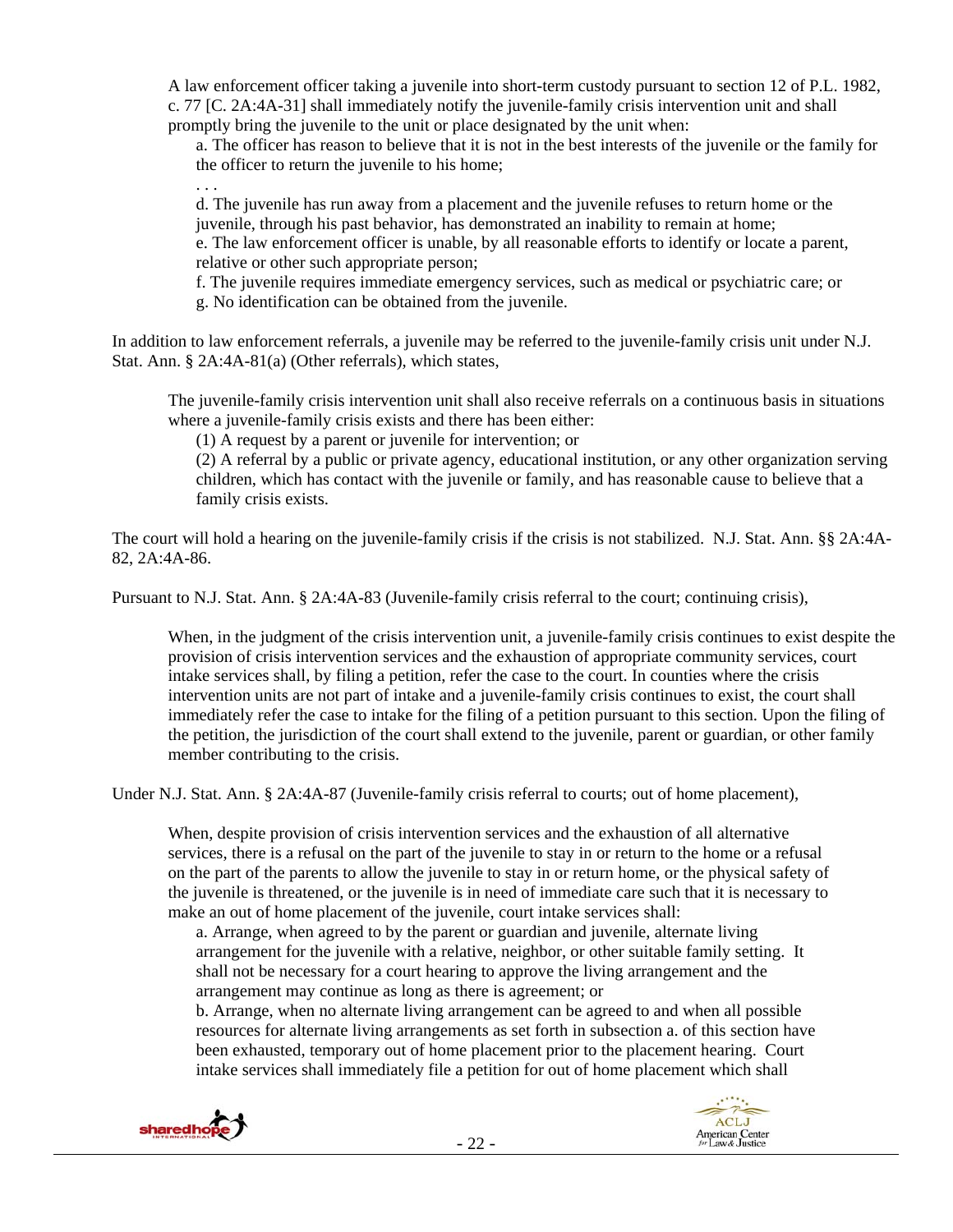include documentation of the attempts made to provide alternate living arrangements including, but not limited to, the names of persons contacted, their responses and the lack of agreement by the juvenile or the juvenile's parents if the persons contacted are willing to take the juvenile with the court. The crisis intervention unit shall inform the juvenile and parent or guardian that an out of home placement determination may be made by the court where an alternate living arrangement cannot be agreed to.

And, under N.J. Stat. Ann. § 2A:4A-46(b) (Disposition of juvenile-family crisis),

No juvenile involved in a juvenile-family crisis shall be committed to or placed in any institution or facility established for the care of delinquent children or in any facility, other than an institution for persons with intellectual disabilities, a mental hospital or facility for the care of persons addicted to controlled dangerous substances, which physically restricts such juvenile committed to or placed in it.

A juvenile charged with delinquency shall be released to any person or agency enumerated in the section, such as the juvenile's parent or guardian, provided there is assurance that the person or agency accepts responsibility to ensure the juvenile is brought before the court and there is not a need for detention.<sup>45</sup> N.J. Stat. Ann. § 2A:4A-34(a), (d). A juvenile cannot be "placed in detention without the permission of a judge or the court intake service." N.J. Stat. Ann. § 2A:4A-34(b). The court will hold a hearing to determine if detention is necessary. N.J. Stat. Ann. § 2A:4A-38(a). Pursuant to N.J. Stat. Ann. § 2A:4A-34(c), a juvenile may be detained prior to disposition, except as otherwise provided, only if:

 (1) Detention is necessary to secure the presence of the juvenile at the next hearing as evidenced by a demonstrable record of recent willful failure to appear at juvenile court proceedings or to remain where placed by the court or the court intake service or the juvenile is subject to a current warrant for failure to appear at court proceedings which is active at the time of arrest; or

. . .

 $\overline{a}$ 

(3) With respect to a juvenile charged with an offense which, if committed by an adult, would constitute a crime of the fourth degree other than those enumerated in paragraph (2) of this subsection, or a disorderly persons or petty disorderly persons offense, and with respect to a juvenile charged with an offense enumerated in subsection c. when the criteria for detention are not met, the juvenile may be temporarily placed in a shelter or other non-secure placement if a parent or guardian cannot be located or will not accept custody of the juvenile. Police and court intake personnel shall make all reasonable efforts to locate a parent or guardian to accept custody of the juvenile prior to requesting or approving the juvenile's placement in a shelter or other non-secure placement. If, after the initial detention hearing, continued placement is necessary, the juvenile shall be returned to a shelter or other non-secure placement.

(3) Release to parents, guardian or custodian upon written assurance to secure the juvenile's presence at the next hearing;

<sup>(8)</sup> Imposition of any other restrictions other than detention or shelter care reasonably related to securing the appearance of the juvenile.





<sup>&</sup>lt;sup>45</sup> N.J. Stat. Ann. § 2A:4A-34(d) states that the judge or intake officer must consider the following placement alternatives before deciding whether detention is necessary:

 <sup>(1)</sup> Release to parents;

<sup>(2)</sup> Release on juvenile's promise to appear at next hearing;

<sup>(4)</sup> Release into care of a custodian or public or private agency reasonably capable of assisting the juvenile to appear at the next hearing;

<sup>(5)</sup> Release with imposition of restrictions on activities, associations, movements and residence reasonably related to securing the appearance of the juvenile at the next hearing;

<sup>(6)</sup> Release with required participation in a home detention program;

<sup>(7)</sup> Placement in a shelter care facility; or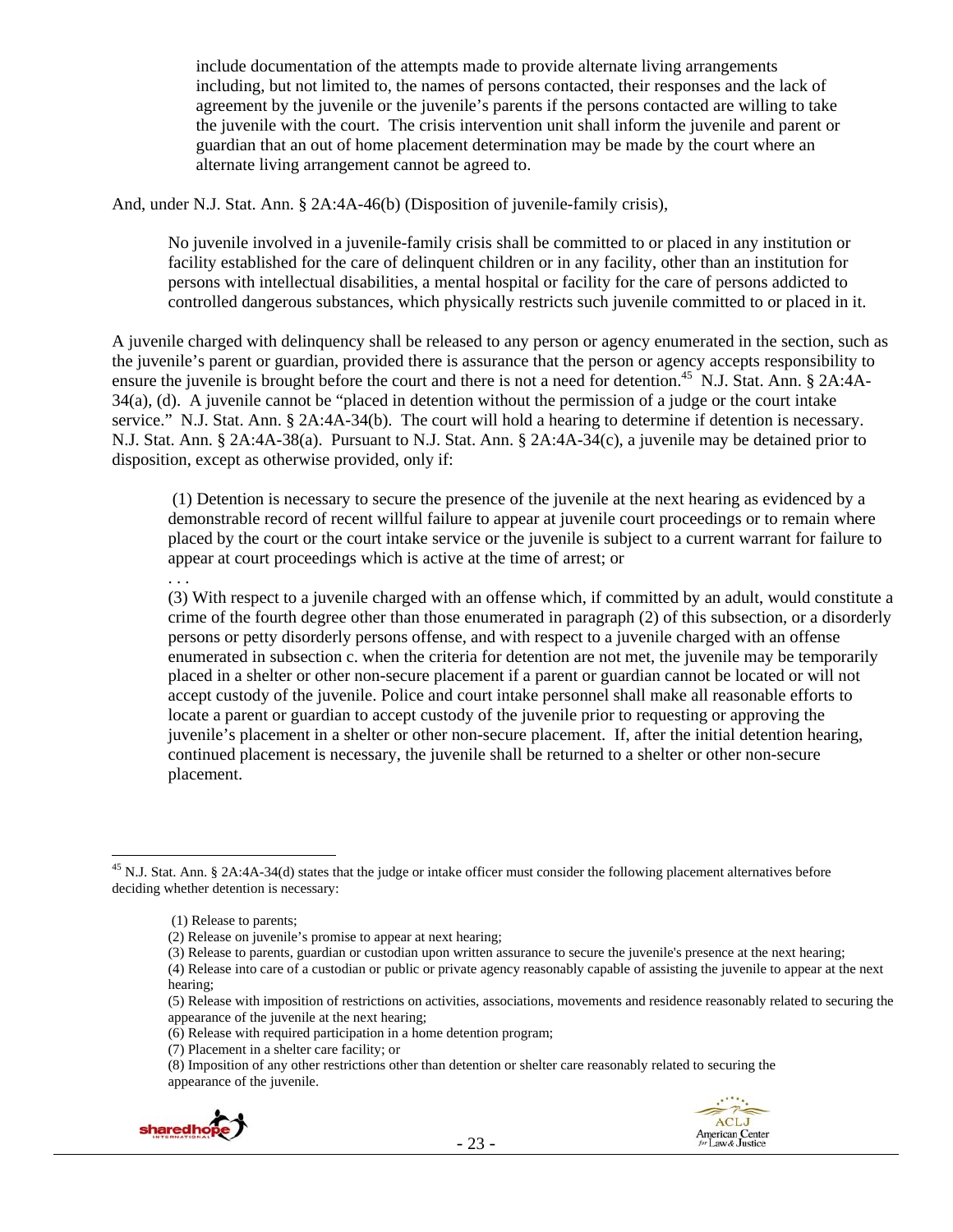A juvenile 11 years old or younger may not be placed in detention "unless he is charged with an offense which, if committed by an adult, would be a crime of the first or second degree or arson." N.J. Stat. Ann. § 2A:4A-34(f).

If a child is adjudicated a delinquent, a dispositional hearing must occur under N.J. Stat. Ann. § 2A:4A-41 (Dispositional hearing). Prior to this hearing a predispositional evaluation may be conducted under N.J. Stat. Ann. § 2A:4A-42 (Predispositional evaluation). Pursuant to N.J. Stat. Ann. § 2A:4A-43(b) (Disposition of delinquency cases), if a juvenile is adjudicated delinquent he may be incarcerated or sentenced to one of many dispositions, including release to the supervision of a parent or guardian or relative, placement with a state agency, placement on probation, or placement with a nonresidential work program.

CSEC victims may also be temporarily removed from their place of residence under N.J. Stat. Ann. § 9:6-8.27(a) (Temporary removal with consent), which states, in part,

A police officer or an agency or institution or individual may temporarily remove a child from the place where he is residing with the consent of his parent or other person legally responsible for his care,  $46$  if, there is reasonable cause to suspect that the child's life or health is in imminent danger. . . .

Alternatively, a court may hold a hearing to determine whether to remove the child for reasons of abuse or neglect.<sup>47</sup> N.J. Stat. Ann. § 9:6-8.28(a). The court may also place an abused or neglected child "in the custody of a relative or other suitable person or the division for the placement of a child after a finding that the division has made reasonable efforts to prevent placement" or that such reasonable efforts were not required. N.J. Stat. Ann.  $§$  9:6-8.54(a).

- 5.4.1 Recommendation: Establish a mandatory response law that directs any child involved in prostitution or who is a victim of trafficking for sexual servitude away from the criminal justice system and into a protective system.
- *5.5 Commercial sexual exploitation is identified as a type of abuse and neglect within child protection statutes.*

New Jersey does not expressly identify commercial sexual exploitation as a type of abuse or neglect. Pursuant to N.J. Stat. Ann. § 9:6-1 (Abuse, abandonment, cruelty and neglect of child; what constitutes),

Abuse of a child shall consist in any of the following acts: . . . (b) employing or permitting a child to be employed in any vocation or employment injurious to its health or dangerous to its life or limb, or contrary to the laws of this State; (c) employing or permitting a child to be employed in any occupation, employment or vocation dangerous to the morals of such child; (d) the habitual use by the parent or by a person having the custody and control of a child, in the hearing of such child, of profane, indecent or obscene language; (e) the performing of any indecent, immoral or unlawful act or deed, in the presence of a child, that may tend to debauch or endanger or degrade the morals of the child; (f) permitting or allowing any other person to perform any indecent, immoral or unlawful act in the presence of the child that may tend to debauch or endanger the morals of such child; (g) using excessive physical restraint on the child under circumstances which do not indicate that the child's behavior is harmful to himself, others or property . . . .

Neglect of a child shall consist in any of the following acts, by anyone having the custody or control of the child: (a) willfully failing to provide proper and sufficient food, clothing, maintenance, regular school education as required by law, medical attendance or surgical treatment, and a clean and proper home, or (b) failure to do or permit to be done any act necessary for the child's physical or moral well-being. Neglect also means the continued inappropriate placement of a child in an institution, as defined in

 $\overline{a}$ 





 <sup>. . . .</sup> 

<sup>46</sup> *See infra* Section 5.6. 47 *See infra* Section 5.5.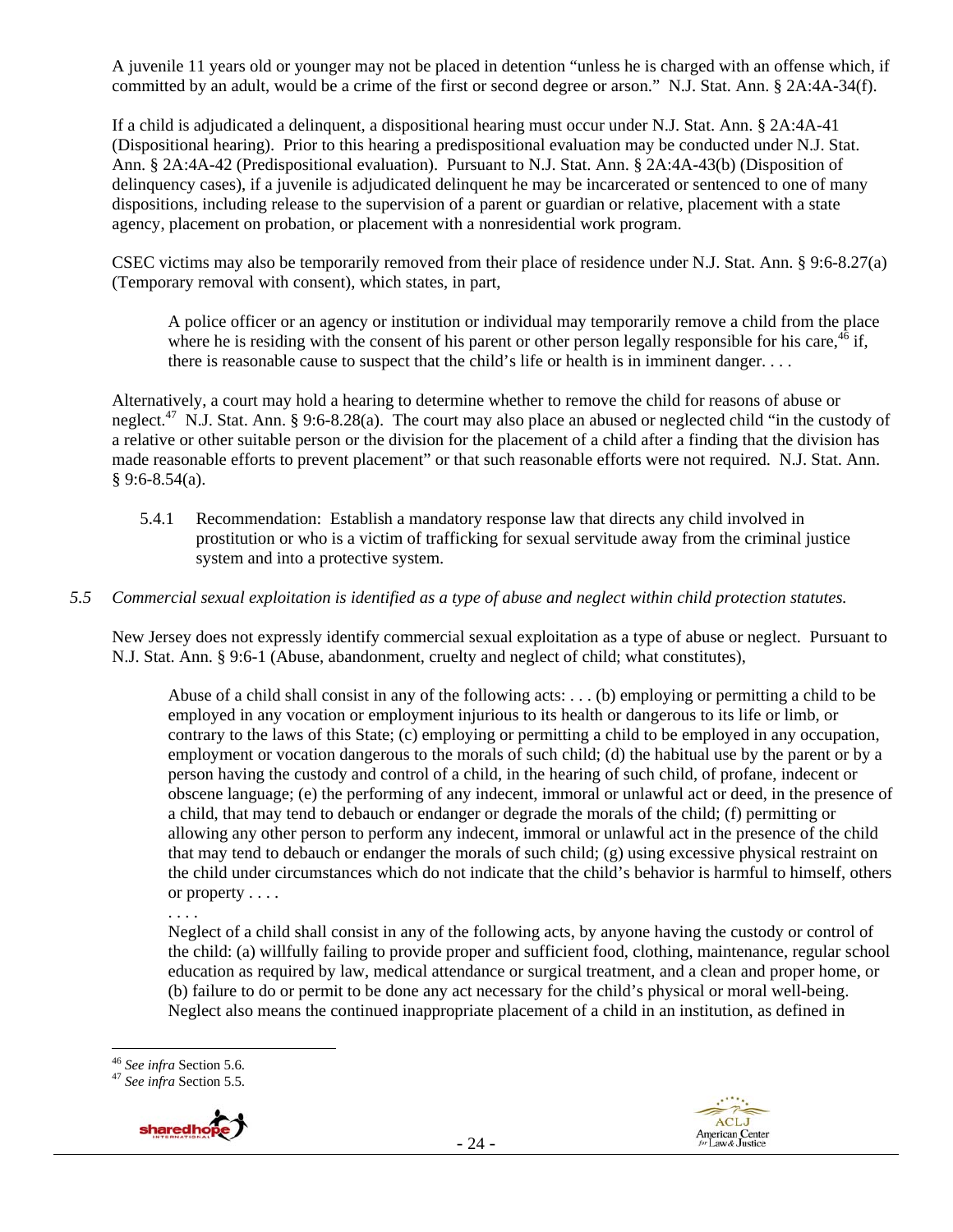section 1 of P.L.1974, c. 119 (C. 9:6-8.21[Definitions]), with the knowledge that the placement has resulted and may continue to result in harm to the child's mental or physical well-being.

Additionally, pursuant to N.J. Stat. Ann. § 9:6-8.9(c) ("Abused child" defined), an "abused child" is "a child under the age of 18 years whose parent, guardian, or other person having his custody and control . . . [c]ommits or allows to be committed an act of sexual abuse against the child."

Under N.J. Stat. Ann. § 9:6-8.84 (Definitions relative to child abuse, neglect),

"Sexual abuse" means contacts or actions between a child and a parent or caretaker for the purpose of sexual stimulation of either that person or another person. Sexual abuse includes:

a. the employment, use, persuasion, inducement, enticement or coercion of any child to engage in, or assist any other person to engage in, any sexually explicit conduct or simulation of such conduct; b. sexual conduct including molestation, prostitution, other forms of sexual exploitation of children or incest; or

c. sexual penetration<sup>48</sup> and sexual contact<sup>49</sup> as defined in N.J.S.2C:14-1 [Definitions] and a prohibited sexual  $\text{act}^{50}$  as defined in N.J.S.2C:24-4 [Endangering welfare of children].

- 5.5.1 Recommendation: Expand the definitions of abuse to expressly include when a child is victimized through N.J. Stat. Ann. § 2C:13-8 (Human trafficking).
- *5.6 The definition of "caregiver" (or similar term) in the child welfare statutes is broad enough to include a trafficker who has custody or control of a child in order to bring a trafficked child into protection of child protective services.*

For the purpose of protective child welfare laws, N.J. Stat. Ann. § 9:6-2 ("Parent" and "custodian" defined) defines "the person having care, custody and control of any child" as including,

any person who has assumed the care of a child, or any person with whom a child is living at the time the offense is committed, and shall include . . . a person who legally or voluntarily assumes the care, custody, maintenance or support of the child.

This definition is potentially broad enough to encompass a trafficker for the purpose of child welfare intervention.

*5.7 Crime victims' compensation is specifically available to a child victim of sex trafficking or CSEC without regard to ineligibility factors.* 

Crime victims' compensation is only allowed for certain crimes, but most crimes related to domestic minor sex trafficking are included. Under the Criminal Injuries Compensation Act of 1971, the Victims of Crime Compensation Agency may order payment for victims<sup>51</sup> who suffer personal injury or death resulting from the commission or attempt to commit specified offenses, including violations of N.J. Stat. Ann. § 2C:13-8 (Human trafficking), § 2C:14-2 (Sexual assault), § 2C:14-3 (Aggravated criminal sexual contact; criminal sexual contact), or any other lewd, indecent, or obscene acts with children. N.J. Stat. Ann. § 52:4B-11. The Agency may make an order for compensation even if the buyer has not been prosecuted or convicted. N.J. Stat. Ann. § 52:4B-10. Applications shall be made within two years of the date of injury or death (unless good cause is found for delay) and reported to authorities "within three months after its occurrence or reasonable discovery." N.J. Stat. Ann. § 52:4B-18. Furthermore, pursuant to N.J. Stat. Ann. § 52:4B-18,

<sup>&</sup>lt;sup>49</sup> *See supra* note 10.<br><sup>49</sup> *See supra* note 11.<br><sup>50</sup> *See supra* note 9.<br><sup>51</sup> Pursuant to N.J. Stat. Ann. § 52:4B-2 (Definitions), a "victim" is defined as "a person who is injured or killed by any act or omission of any other person which is within the description of any of the offenses specified in [N.J. Stat. Ann. § 52:4B-11]."



<sup>&</sup>lt;sup>48</sup> See supra note 10.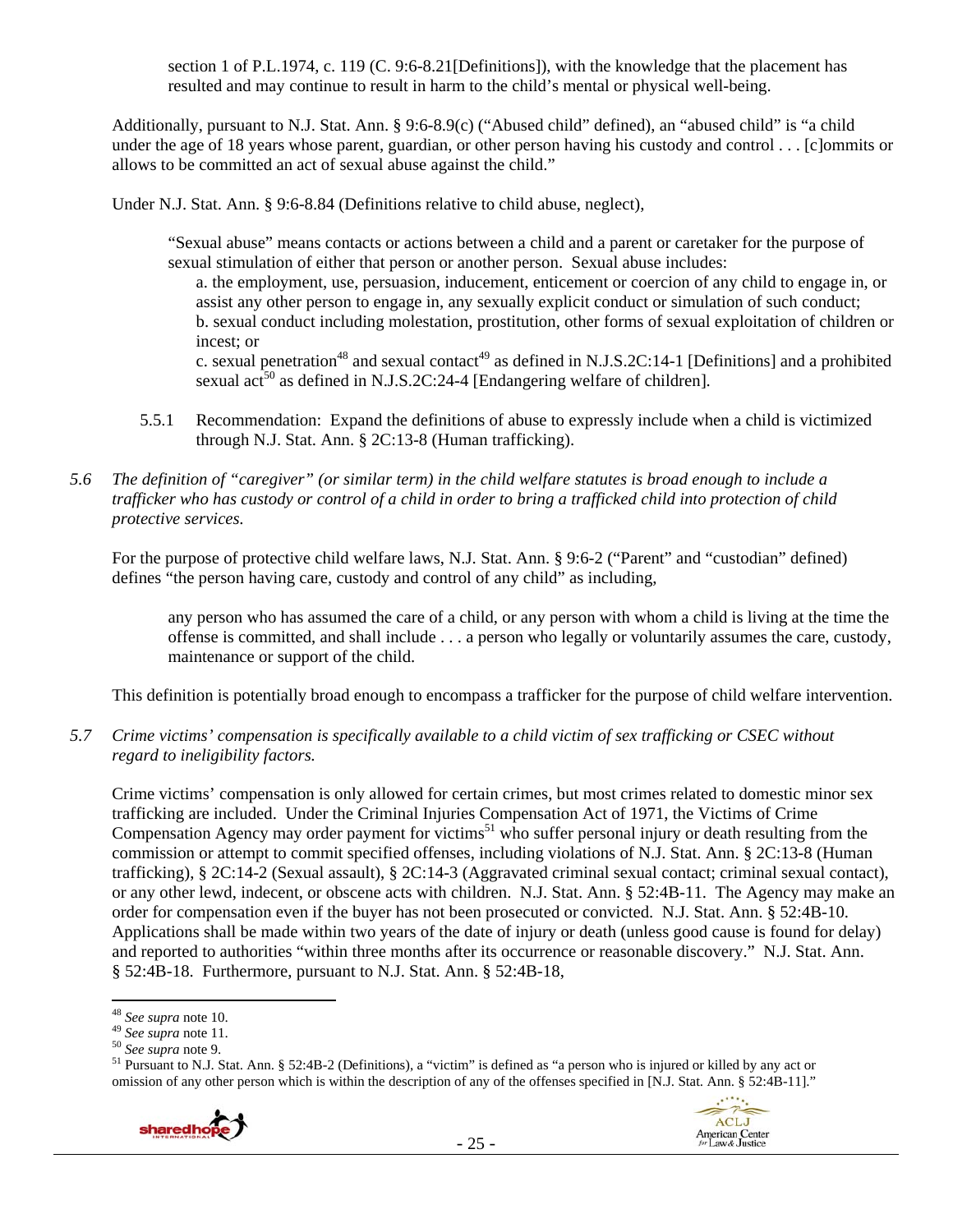No compensation shall be awarded if:

a. . . . the victim did not cooperate with the reasonable requests of law enforcement authorities unless the victim demonstrates a compelling health or safety reason for not cooperating; or

. . . .

c. The victim was guilty of a violation of . . . subtitle 2 of Title 2C [Specific Offenses] of the New Jersey Statutes, which caused or contributed to his injuries; or

f. The victim has been convicted of a crime and is still incarcerated; or

. . . .

. . . .

. . .

Additionally, New Jersey has a "Sex Crime Victim Treatment Fund," which is only applicable to crimes that fall within the sexual assault chapter, such as sexual assault and lewdness, but not human trafficking. N.J. Stat. Ann. § 52:4B-43.2.

5.7.1 Recommendation: Provide exceptions to the listed ineligibility criteria for child sex trafficking victims to ensure that domestic minor sex trafficking victims may receive compensation.

# *5.8 Victim-friendly procedures and protections are provided in the trial process for minors under 18.*

The only CSEC victims eligible for the protections of New Jersey's "rape shield" law are victims of N.J. Stat. Ann. § 2C:24-4 (Endangering welfare of a child). However, many CSEC victims are ineligible, including victims of N.J. Stat. Ann. § 2C:34-1 (Prostitution and related offenses) and § 2C:13-8 (Human trafficking). N.J. Stat. Ann. § 2C:14-7(a). Pursuant to N.J. Stat. Ann. § 2C:14-7 (Victim's previous sexual conduct; manner of dress),

a. In prosecutions for aggravated sexual assault, sexual assault, aggravated criminal sexual contact, criminal sexual contact, endangering the welfare of a child in violation of N.J.S. 2C:24-4 or the fourth degree crime of lewdness in violation of subsection b. of N.J.S. 2C:14-4, evidence of the victim's previous sexual conduct shall not be admitted nor reference made to it in the presence of the jury except as provided in this section. . . .

b. In the absence of clear and convincing proof to the contrary, evidence of the victim's sexual conduct occurring more than one year before the date of the offense charged is presumed to be inadmissible under this section.

c. Evidence of previous sexual conduct with persons other than the defendant which is offered by any lay or expert witness shall not be considered relevant unless it is material to proving the source of semen, pregnancy or disease.

d. Evidence of the victim's previous sexual conduct with the defendant shall be considered relevant if it is probative of whether a reasonable person, knowing what the defendant knew at the time of the alleged offense, would have believed that the alleged victim freely and affirmatively permitted the sexual behavior complained of.

e. Evidence of the manner in which the victim was dressed at the time an offense was committed shall not be admitted unless such evidence is determined by the court to be relevant and admissible in the interest of justice, after an offer of proof by the proponent of such evidence outside the hearing of the jury or at such hearing as the court may require, and a statement by the court of its findings of fact essential to its determination. A statement by the court of its findings shall also be included in the record.

f. For the purposes of this section, "sexual conduct" shall mean any conduct or behavior relating to sexual activities of the victim, including but not limited to previous or subsequent experience of sexual penetration or sexual contact, use of contraceptives, sexual activities reflected in gynecological records, living arrangement and life style.



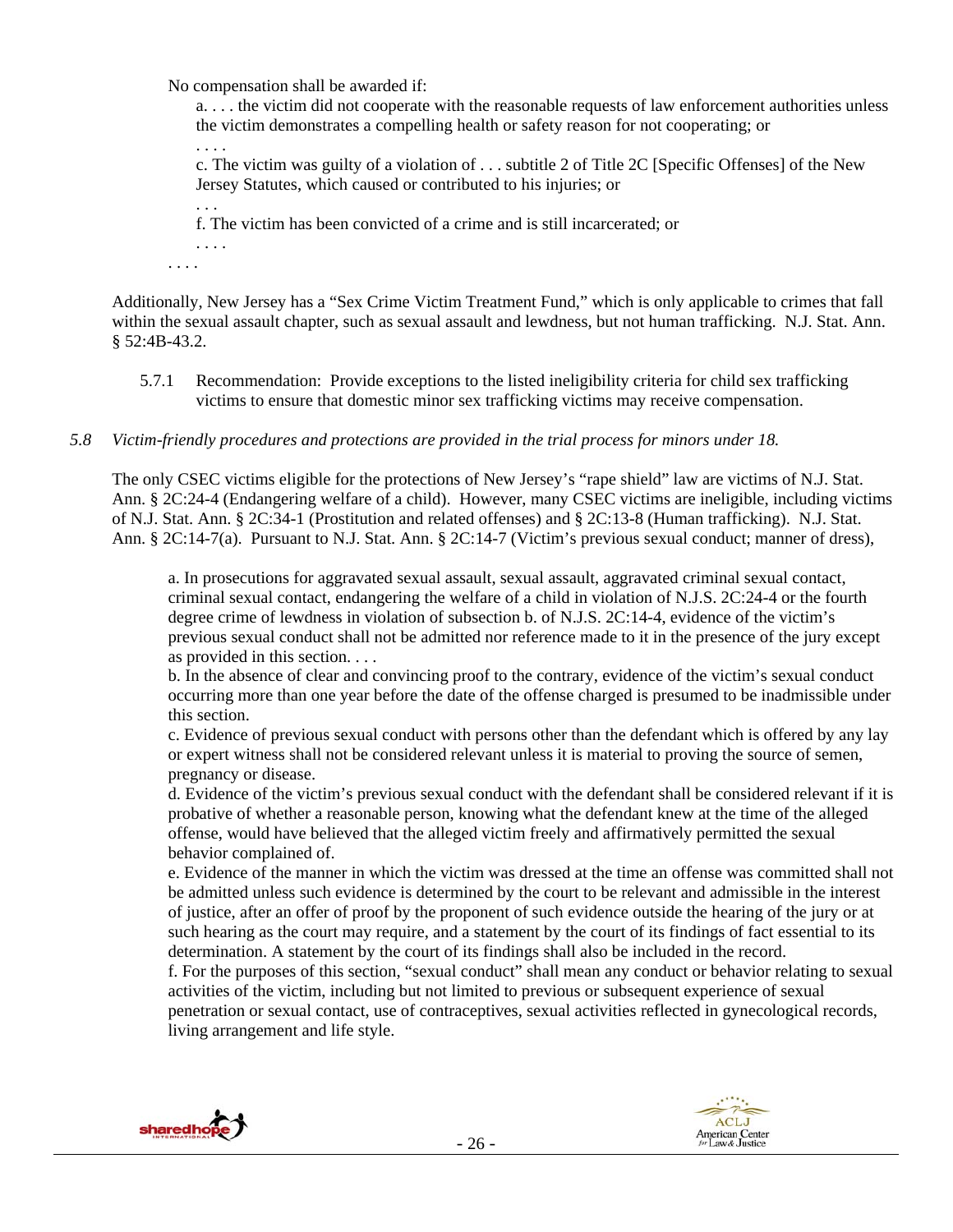Similarly, the law prevents the disclosure of the identity of some child victims, but only for victims of certain sexual offense crimes including N.J. Stat. Ann. § 2C:24-4 (Endangering welfare of children), but not N.J. Stat. Ann. § 2C:13-8 (Human trafficking) or § 2C:34-1 (Prostitution and related offenses). N.J. Stat. Ann. § 2A:82- 46(a).

Similarly, New Jersey's law allowing a minor to testify via closed circuit television does not include CSEC offenses as qualifying offenses. N.J. Stat. Ann. § 2A:84A-32.4(a). Only prosecutions for "aggravated sexual assault, sexual assault, aggravated criminal sexual contact, criminal sexual contact, or child abuse, or any action alleging abused or neglected children" can occur via closed circuit television under this statute. N.J. Stat. Ann. § 2A:84A-32.4(a). An order for such testimony of a witness 16 years of age or younger may be made when "there is a substantial likelihood that the witness would suffer severe emotional or mental distress if required to testify in open court." N.J. Stat. Ann. § 2A:84A-32.4(b).

- 5.8.1 Recommendation: Amend N.J. Stat. Ann. § 2A:84A-32.4 (Prosecutions or actions for sexual assault, criminal sexual conduct, or child abuse or neglect; closed circuit testimony by minor) and § 2C:14-7 (Victim's previous sexual conduct; manner of dress) to cover child victims of N.J. Stat. Ann. § 2C:13-8 (Human trafficking) and § 2C:34-1 (Prostitution and related offenses) to provide them greater protections when prosecuting trafficking cases.
- *5.9 Expungement or sealing of juvenile arrest or criminal records resulting from arrests or adjudications for prostitution-related offenses committed as a result of, or in the course of, the commercial sexual exploitation of a minor is available within a reasonable time after turning 18.*

Juvenile records may be sealed under N.J. Stat. Ann. § 2A:4A-62 (Sealing of records), which states in part,

a. On motion of a person who has been the subject of a complaint filed under this act or on its own motion, the court may vacate its order and findings and order the nondisclosure of social, medical, psychological, legal and other records of the court and probation services, and records of law enforcement agencies if it finds:

(1) Two years have elapsed since the final discharge of the person from legal custody or supervision, or two years have elapsed after the entry of any other court order not involving custody or supervision; and

(2) He has not been convicted of a crime, or a disorderly persons offense or adjudged delinquent, during the two years prior to the filing of the motion, and no proceeding or complaint is pending seeking such conviction or adjudication.

e. Any adjudication of delinquency or conviction of a crime subsequent to sealing shall have the effect of nullifying the sealing order.

f. Expungement of juvenile records shall be governed by the applicable provisions of chapter 52 of Title 2C of the New Jersey Statutes [Expungement].

A juvenile charged with prostitution or loitering for the purpose of prostitution can have their records expunged because these offenses are both disorderly persons offenses. N.J. Stat. Ann. §§ 2C:52-4.1(a)(2), 2C:52-3, 2C:34- 1(c)(4), 2C:34-1.1(b). However, if the juvenile is convicted twice of engaging in prostitution, the minor can be guilty of a fourth degree crime, resulting in possible barriers to expungement. N.J. Stat. Ann. § 2C:34-1(c)(4). In such situations, the juvenile record is only eligible for expungement on the same grounds as adult offenders. N.J. Stat. Ann. § 2C:52-4.1(a)(1). These requirements mandate 10 years without conviction of a subsequent crime before the juvenile is eligible for expungement. N.J. Stat. Ann. § 2C:52-2(a).



. . . .

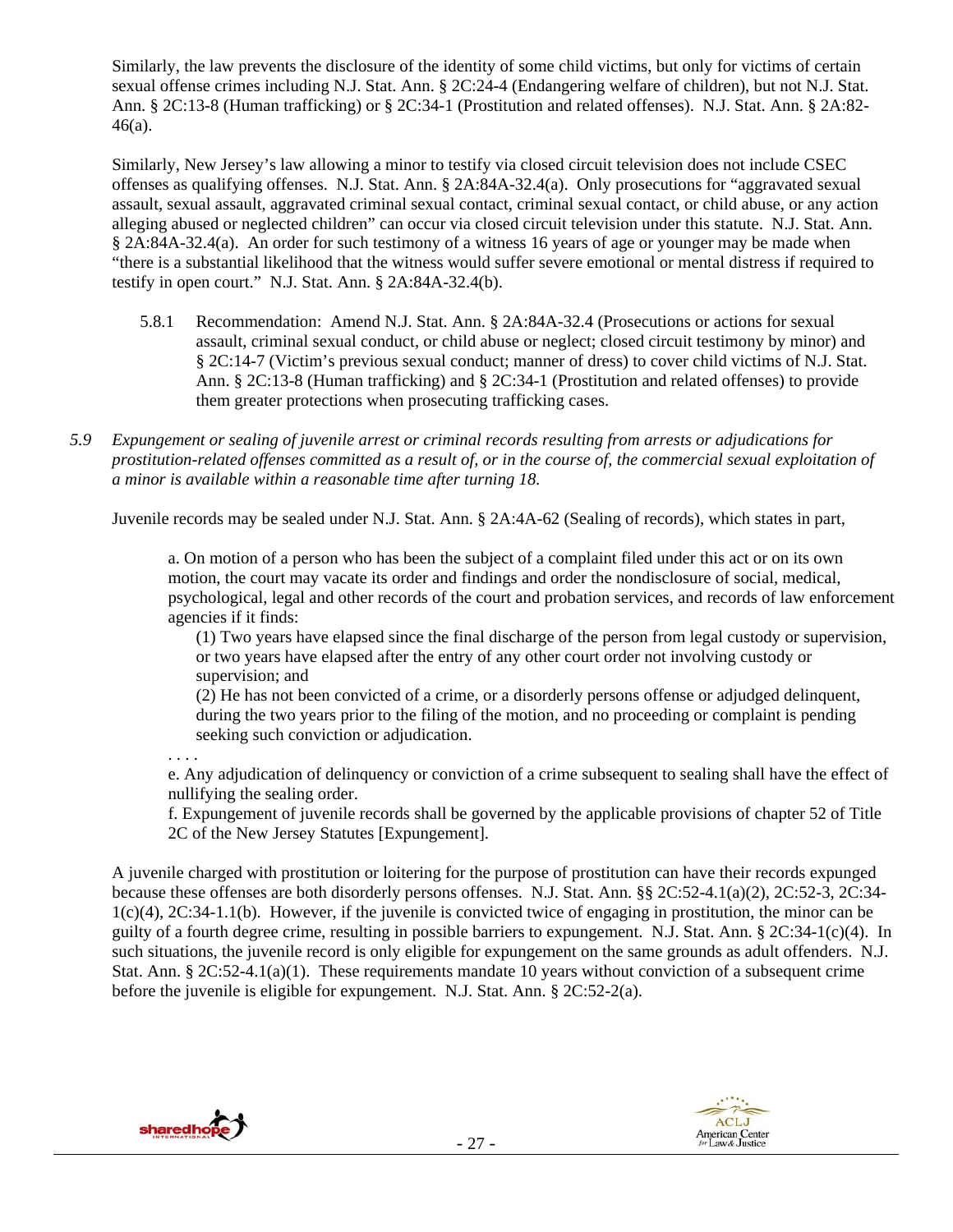# *5.10 Victim restitution and civil remedies are authorized by law for minor victims of sex trafficking or CSEC.*

Offenders convicted under N.J. Stat. Ann. § 2C:13-8 (Human trafficking) must pay restitution to the victim. Specifically, under N.J. Stat. Ann. § 2C:13-8(e),

The court shall award to the victim restitution which is the greater of:

(1) the gross income or value to the defendant of the victim's labor or services; or (2) the value of the victim's labor or services as determined by the "New Jersey Prevailing Wage Act," the "New Jersey State Wage and Hour Law," "the Seasonal Farm Labor Act," the laws concerning the regulation of child labor…or any other applicable State law, and the "Fair Labor Standards Act of 1938" . . . .

Similarly, other offenders may be ordered to pay restitution because the court is allowed to order the perpetrator to pay the victim restitution for any degree of crime. N.J. Stat. Ann. § 2C:43-3. However, except in state tax cases, "[t]he restitution ordered paid to the victim shall not exceed the victim's loss." N.J. Stat. Ann. § 2C:43-3.

Although no civil remedies are specifically outlined for human trafficking victims, minors could bring a civil case under an action for sexual abuse. N.J. Stat. Ann. § 2A:61B-1. For purposes of this action, "sexual abuse" is defined in N.J. Stat. Ann.  $\S$  2A:61B-1(a)(1) as

an act of sexual contact or sexual penetration between a child under the age of 18 years and an adult. A parent, resource family parent, guardian or other person standing in loco parentis within the household who knowingly permits or acquiesces in sexual abuse by any other person also commits sexual abuse, except that it is an affirmative defense if the parent, resource family parent, guardian or other person standing in loco parentis was subjected to, or placed in, reasonable fear of physical or sexual abuse by the other person so as to undermine the person's ability to protect the child.

# *5.11 Statutes of limitations for civil and criminal actions for child sex trafficking or CSEC offenses are eliminated or lengthened sufficiently to allow prosecutors and victims a realistic opportunity to pursue criminal actions and legal remedies.*

Most prosecutions in New Jersey are subject to a 5-year statute of limitations pursuant to N.J. Stat. Ann. § 2C:1- 6(b)(1) (Time limitations). Prosecutions for sexual assault and aggravated sexual assault under N.J. Stat. Ann. § 2C:14-2 (Sexual assault) have no limitation and may be brought at any time. N.J. Stat. Ann. § 2C:1-6(a)(1). An extension is also available to victims of N.J. Stat. Ann. § 2C:14-3 (Aggravated criminal sexual contact; criminal sexual contact) and § 2C:24-4 (Endangering welfare of children) pursuant to N.J. Stat. Ann. § 2C:1-6(b)(4), which states,

A prosecution for an offense set forth in N.J.S.2C:14-3 or N.J.S.2C:24-4, when the victim at the time of the offense is below the age of 18 years, must be commenced within five years of the victim's attaining the age of 18 or within two years of the discovery of the offense by the victim, whichever is later.

A civil action brought under N.J. Stat. Ann. § 2A:61B-1 (Definitions; accrual of actions; proceedings) for sexual abuse must "be brought within two years after reasonable discovery." N.J. Stat. Ann. § 2A:61B-1(b).

5.11.1 Recommendation: Amend N.J. Stat. Ann. § 2C:1-6(a)(1) (Time limitations) to include § 2C:13-8 (Human trafficking) and § 2C:34-1 (Prostitution and related offenses) when a child is involved, in order to allow prosecutions for these offenses to be brought at any time.



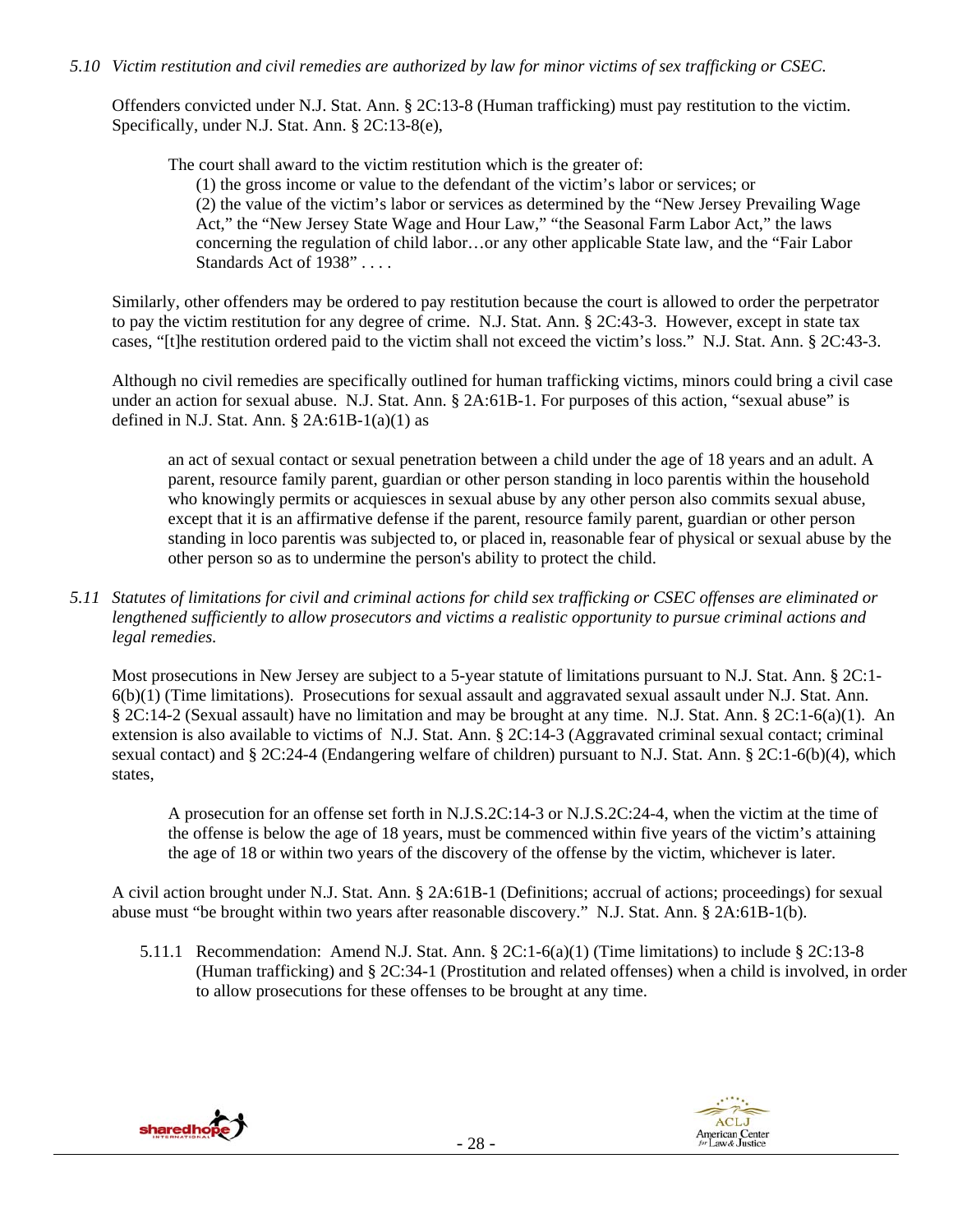# **Framework Issue 6: Criminal justice tools for investigation and prosecutions**

# *Legal Components:*

- *6.1 Training on human trafficking and domestic minor sex trafficking for law enforcement is statutorily mandated.*
- *6.2 Single party consent to audiotaping is permitted in law enforcement investigations.*
- *6.3 Domestic minor sex trafficking investigations may use wiretapping to investigate the crime.*
- *6.4 Using a law enforcement decoy posing as a minor to investigate buying or selling of commercial sex acts is not a defense to soliciting, purchasing, or selling sex with a minor.*
- *6.5 Using the Internet to investigate buyers and traffickers is a permissible investigative technique.*
- *6.6 Law enforcement and child welfare agencies are mandated to promptly report missing and recovered children. \_\_\_\_\_\_\_\_\_\_\_\_\_\_\_\_\_\_\_\_\_\_\_\_\_\_\_\_\_\_\_\_\_\_\_\_\_\_\_\_\_\_\_\_\_\_\_\_\_\_\_\_\_\_\_\_\_\_\_\_\_\_\_\_\_\_\_\_\_\_\_\_\_\_\_\_\_\_\_\_\_\_\_\_\_\_\_\_\_\_\_\_\_\_*

# *Legal Analysis:*

*6.1 Training on human trafficking and domestic minor sex trafficking for law enforcement is statutorily mandated.* 

While New Jersey law mandates training in many specific topics, it does not require training specifically focused on human trafficking. However, New Jersey does require training on "substances which could be used to facilitate sexual assault," training on tracing missing persons, and training on technology used in the commission of sex offenses, all of which could include topics related to domestic minor sex trafficking. N.J. Stat. Ann. §§52:17B-4.5(a), 52:17B-9.8, 52:17B-77.11.

- 6.1.1 Recommendation: Mandate training on domestic minor sex trafficking for law enforcement.
- *6.2 Single party consent to audiotaping is permitted in law enforcement investigations.*

New Jersey allows for single party consent to audiotaping. The following actions are lawful pursuant to N.J. Stat. Ann. § 2A:156A-4(b)–(d),

b. Any investigative or law enforcement officer to intercept a wire, electronic or oral communication, where such officer is a party to the communication or where another officer who is a party to the communication requests or requires him to make such interception;

c. Any person acting at the direction of an investigative or law enforcement officer to intercept a wire, electronic or oral communication, where such person is a party to the communication or one of the parties to the communication has given prior consent to such interception; provided, however, that no such interception shall be made without the prior approval of the Attorney General or his designee or a county prosecutor or his designee;

d. A person not acting under color of law to intercept a wire, electronic or oral communication, where such person is a party to the communication or one of the parties to the communication has given prior consent to such interception unless such communication is intercepted or used for the purpose of committing any criminal or tortious act in violation of the Constitution or laws of the United States or of this State or for the purpose of committing any other injurious act. . . .

*6.3 Domestic minor sex trafficking investigations may use wiretapping to investigate the crime.* 

New Jersey only allows wiretapping for domestic minor sex trafficking cases that fall within N.J. Stat. Ann. § 2C:24-4 (Endangering welfare of children) or racketeering offenses under N.J. Stat. Ann. § 2C:41-2 (Prohibited activities). N.J. Stat. Ann. § 2A:156A-8.

Pursuant to N.J. Stat. Ann. § 2A:156A-8 (Authorization for application for order to intercept communications),

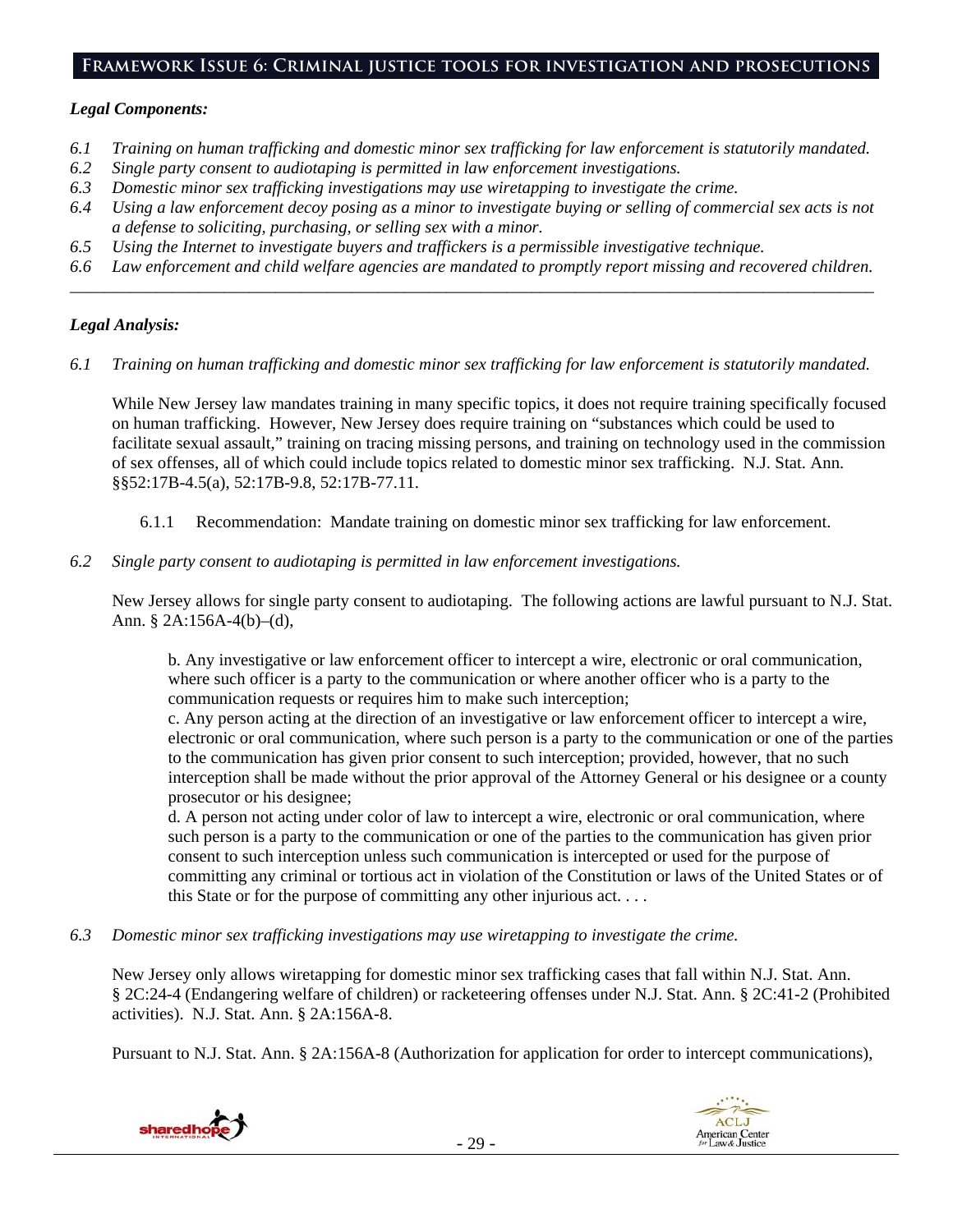The Attorney General, county prosecutor or a person designated to act for such an official and to perform his duties in and during his actual absence or disability, may authorize, in writing, an ex parte application to a judge designated to receive the same for an order authorizing the interception of a wire, or electronic or oral communication by the investigative or law enforcement officers or agency having responsibility for an investigation when such interception may provide evidence of the commission of the offense of . . . endangering the welfare of a child pursuant to N.J.S. 2C:24-4, . . . racketeering or a violation of subsection g. of N.J.S. 2C:5-2, . . . or any conspiracy to commit any of the foregoing offenses or which may provide evidence aiding in the apprehension of the perpetrator or perpetrators of any of the foregoing offenses.

- 6.3.1 Recommendation: Amend N.J. Stat. Ann. § 2A:156A-8 (Authorization for application for order to intercept communications) to add the crimes of N.J. Stat. Ann. § 2C:13-8 (Human trafficking) and § 2C:34-1 (Prostitution and related offenses) (when the victim is a child) as crimes for which wiretapping may be authorized.
- *6.4 Using a law enforcement decoy posing as a minor to investigate buying or selling of commercial sex acts is not a defense to soliciting, purchasing, or selling sex with a minor.*

While no law expressly allows for the use of a decoy in investigations of prostitution or sex trafficking, N.J. Stat. Ann. § 2C:13-6(a) (Luring, enticing child by various means, attempts; crime of second degree; subsequent offense, mandatory imprisonment; definitions) appears to permit the use of a decoy, by making it a crime to attempt to lure a person the offender "reasonably believes to be a child." N.J. Stat. Ann. § 2C:13-6(a) states,

A person commits a crime of the second degree if he attempts, via electronic<sup>52</sup> or any other means, to lure or entice a child<sup>53</sup> or one who he reasonably believes to be a child into a motor vehicle, structure<sup>54</sup> or isolated area, or to meet or appear at any other place, with a purpose to commit a criminal offense with or against the child.

*6.5 Using the Internet to investigate buyers and traffickers is a permissible investigative technique.* 

While no law expressly allows for investigation using the Internet, law enforcement can likely use electronic means for investigation under N.J. Stat. Ann. § 2C:13-6(a) (Luring, enticing child by various means, attempts; crime of second degree; subsequent offense, mandatory imprisonment; definitions).<sup>55</sup>

*6.6 Law enforcement and child welfare agencies are mandated to promptly report missing and recovered children.* 

Law enforcement must report missing and recovered minors in New Jersey. Under N.J. Stat. Ann. § 52:17B-9.8 (Powers, duties of unit), the Department of Law and Public Safety shall,

a. Coordinate, file and investigate all missing persons cases in this State, and cooperate with local law enforcement officials and federal law enforcement officials in the creation of a centralized office on missing persons in this State;

c. Collect and maintain data on missing persons and unidentified bodies in this State and throughout the United States;

<sup>55</sup> *See supra* Section 6.4 for the relevant provisions of N.J. Stat. Ann. § 2C:13-6(a).



. . . .

 $\overline{a}$ 

<sup>&</sup>lt;sup>52</sup> N.J. Stat. Ann. § 2C:13-6(b) states that "'[e]lectronic means' includes, but is not limited to, the Internet."<br><sup>53</sup> Pursuant to N.J. Stat. Ann. § 2C:13-6(b), a "child" is "a person less than 18 years old."<br><sup>54</sup> Pursu place adapted for overnight accommodation of persons, or for carrying on business therein, whether or not a person is actually present."